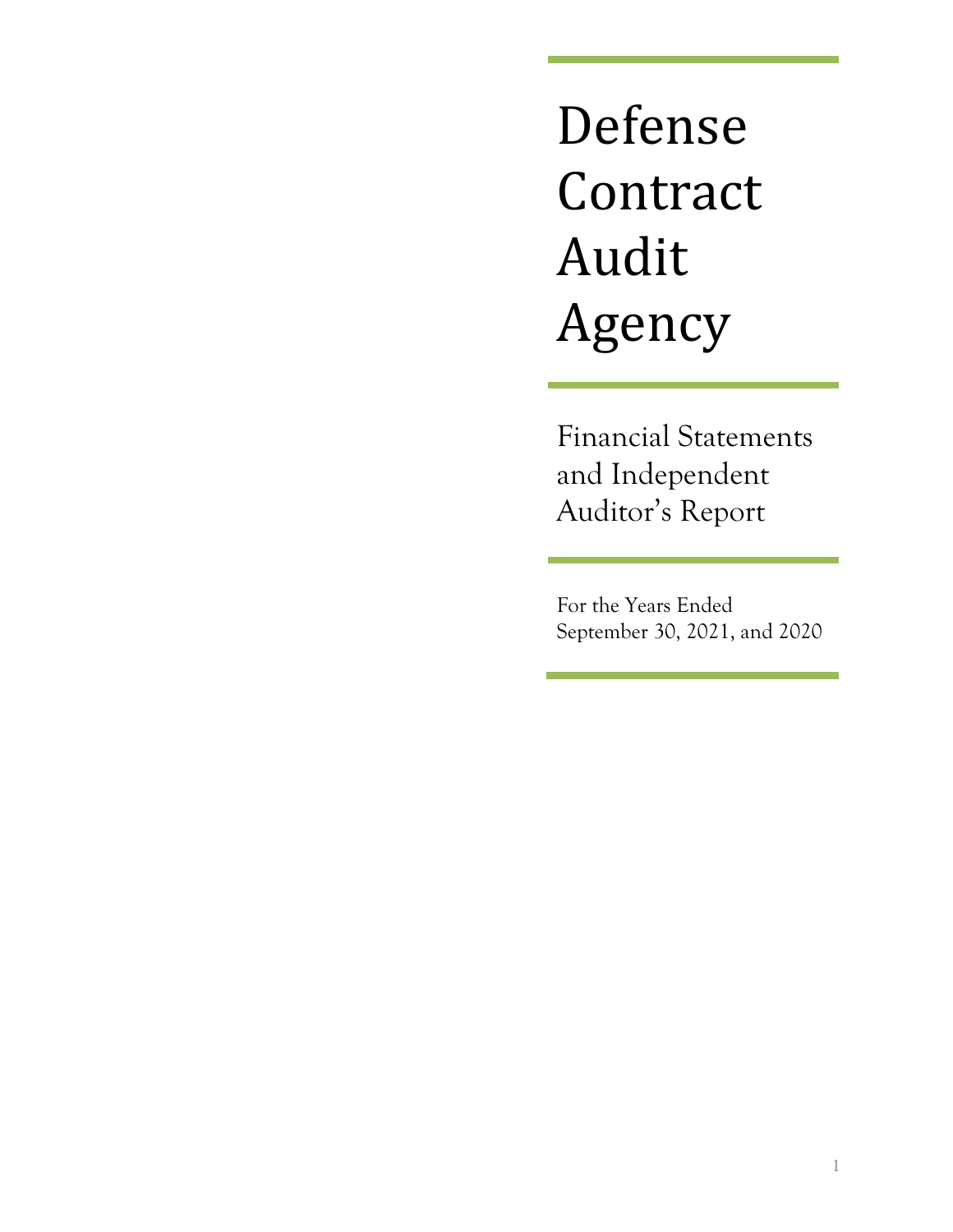# **Table of Contents**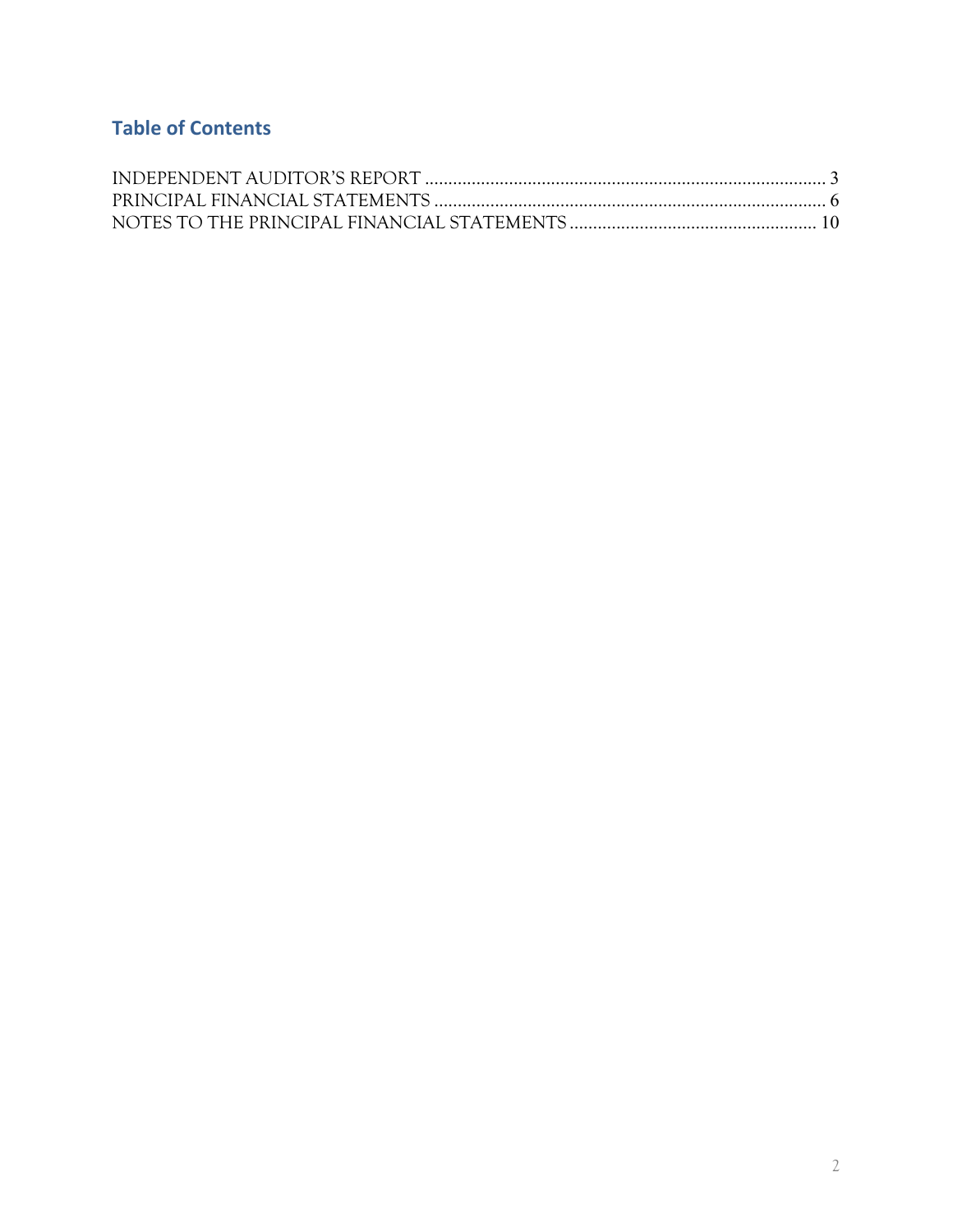*Member American Institute of Certified Public Accountants Governmental Audit Quality Center*

# **INDEPENDENT AUDITOR'S REPORT**

# <span id="page-2-0"></span>**TO THE DIRECTOR DEFENSE CONTRACT AUDIT AGENCY**

#### **Report on the Financial Statements**

We have audited the accompanying Consolidated Balance Sheet of the Defense Contract Audit Agency (DCAA) as of September 30, 2021, and 2020, and the related Statement of Net Cost, Statement of Changes in Net Position and Combined Statement of Budgetary Resources for the years then ended, and the related notes to the financial statements (collectively. the financial statements).

#### **Management's Responsibility for the Financial Statements**

Management is responsible for the preparation and fair presentation of these consolidated financial statements in accordance with U.S. generally accepted accounting principles; this includes the design, implementation, and maintenance of internal control relevant to the preparation and fair presentation of consolidated financial statements that are free from material misstatement, whether due to fraud or error.

### **Auditor's Responsibility**

Our responsibility is to express an opinion on these financial statements based on our audit. We conducted our audit in accordance with auditing standards generally accepted in the United States of America; the standards applicable to financial audits contained in Government Auditing Standards, issued by the Comptroller General of the United States; and Office of Management and Budget (OMB) Bulletin No. 21- 04, Audit Requirements for Federal Financial Statements. Those standards and OMB Bulletin No. 21-04 require that we plan and perform the audit to obtain reasonable assurance about whether the financial statements are free from material misstatement.

An audit involves performing procedures to obtain audit evidence about the amounts and disclosures in the basic financial statements. The procedures selected depend on the auditor's judgment, including the assessment of the risks of material misstatement of the basic financial statements, whether due to fraud or error. In making those risk assessments, the auditor considers internal control relevant to the agency's preparation and fair presentation of the basic financial statements in order to design audit procedures that are appropriate in the circumstances, but not for the purpose of expressing an opinion on the effectiveness of the agency's internal control. Accordingly, we express no such opinion. An audit also includes evaluating the appropriateness of accounting policies used and the reasonableness of significant estimates made by management, as well as evaluating the overall presentation of the basic financial statements.

We believe that the audit evidence we have obtained is sufficient and appropriate to provide a basis for our opinion.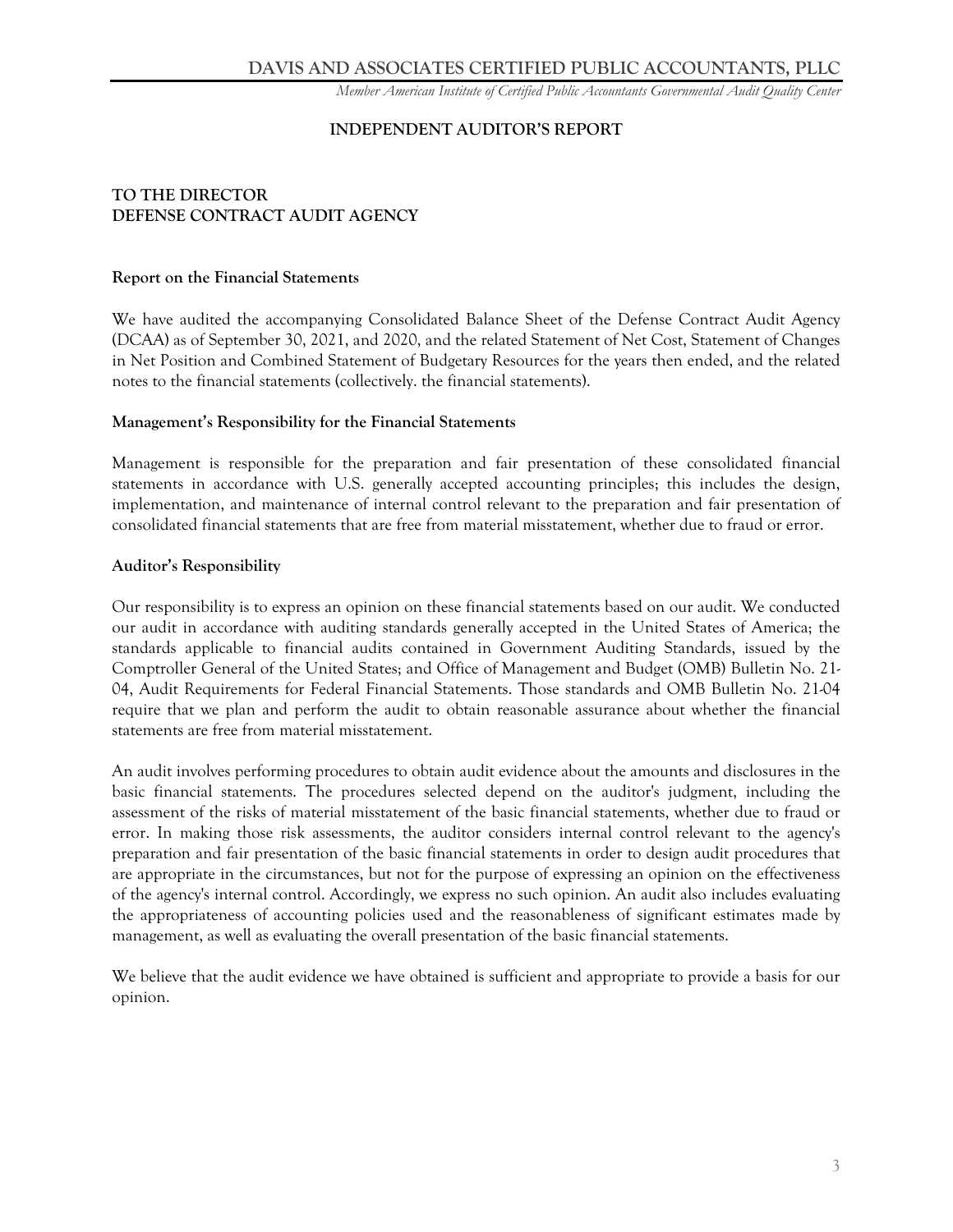### **Opinion**

In our opinion, the Financial Statements referred to above present fairly, in all material respects, the financial position of the Defense Contract Audit Agency as of September 30, 2021, and 2020, and its net costs, changes in net position and budgetary resources for the years then ended in accordance with U.S. generally accepted accounting principles.

### **Other Matters**

### Required Supplementary Information

U.S. generally accepted accounting principles require that the Management's Discussion and Analysis, be presented to supplement the basic financial statements. Such information, although not a part of the basic financial statements, is required by OMB Circular A-136 (Revised), Financial Reporting Requirements, DoD Regulation 7000.14-R, "Financial Management Regulation," volume 6b, "Form and Content of the Department of Defense Audited Financial Statements," and the Federal Accounting Standards Advisory Board, which consider it to be an essential part of financial reporting for placing the basic financial statements in an appropriate operational, economic, or historical context. We have applied certain limited procedures to the required supplementary information in accordance with auditing standards generally accepted in the United States, which consisted of inquiries of management about the methods of preparing the information and comparing the information for consistency with management's responses to our inquiries, the basic financial statements, and other knowledge we obtained during our audits of the basic financial statements. We do not express an opinion or provide any assurance on the information because the limited procedures do not provide us with sufficient evidence to express an opinion or provide any assurance.

### Other Information

Our audits were conducted for the purpose of forming opinions on the financial statements that collectively comprise DCAA's basic financial statements. The information other than that described in the first paragraph and the paragraph labeled Required Supplementary Information are presented for purposes of additional analysis and is not a required part of the basic financial statements. Such information has not been subjected to the auditing procedures applied in the audits of the basic financial statements, and accordingly, we do not express an opinion or provide any assurance on it.

# **Other Reporting Required by Government Auditing Standards**

In accordance with Government Auditing Standards and OMB Bulletin No. 21-04, we are issuing a combined report on the basic financial statements, the report on internal control over financial reporting and the report on compliance with laws, regulations, contracts, and grant agreements and other matters that are required to be reported under Government Auditing Standards. Those reports are an integral part of an audit performed in accordance with Government Auditing Standards and OMB Bulletin No. 21-04 in considering DCAA's internal control and compliance and should be read in conjunction with this report in considering the results of our audit of the basic financial statements.

# **Internal Control Over Financial Reporting**

In planning and performing our audit of the basic financial statements as of and for the year ended September 30, 2021, we also considered DCAA's internal control over financial reporting (internal control) to determine the audit procedures that are appropriate in the circumstances for the purpose of expressing our opinion on the basic financial statements, but not for the purpose of expressing an opinion of the effectiveness of DCAA's internal control. Accordingly, we do not express an opinion on the effectiveness of DCAA's internal control. We did not consider all internal controls relevant to operating objectives as broadly defined in the Federal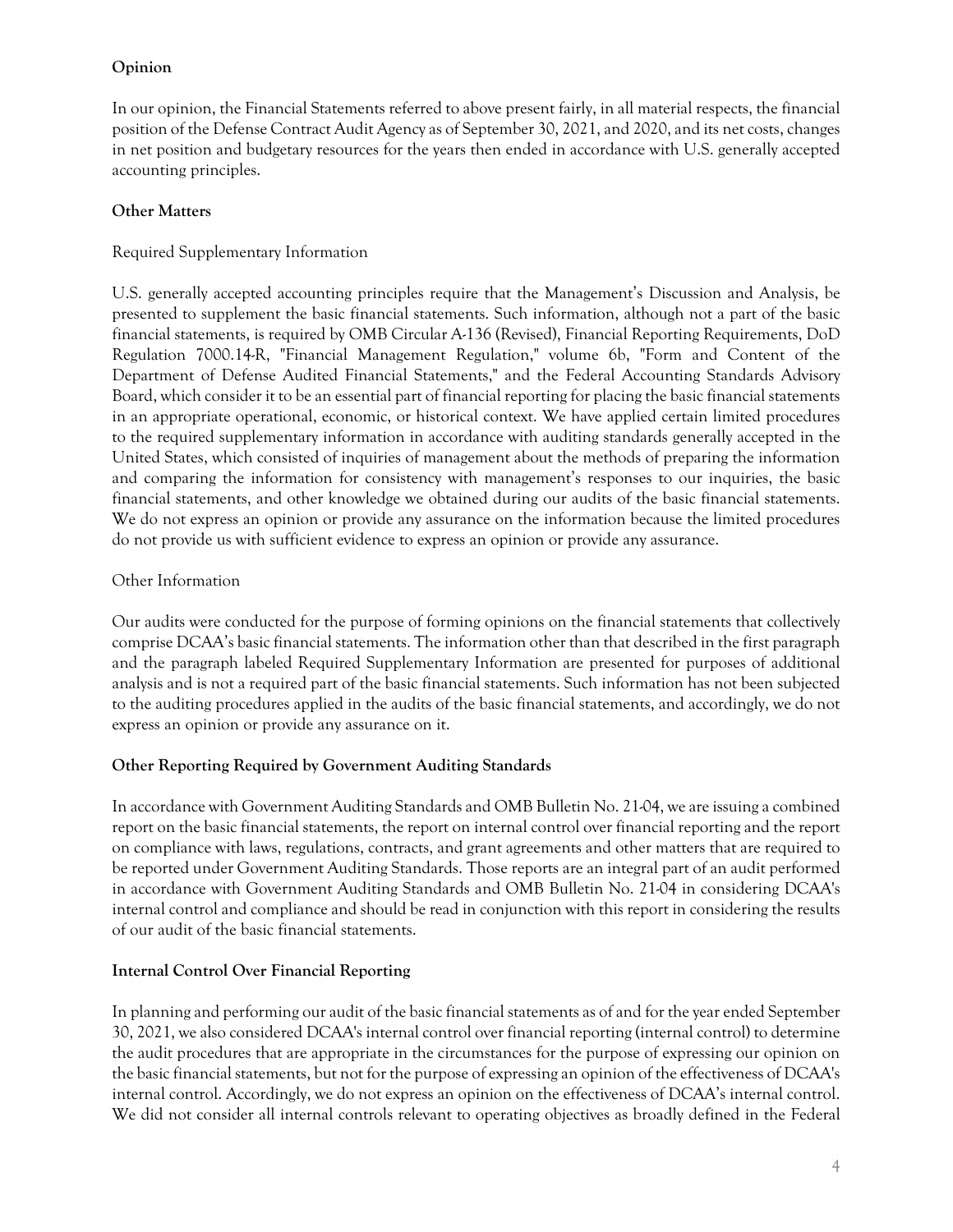Managers' Financial Integrity Act of 1982 (FMFIA), such as those controls relevant to ensuring efficient operations.

A deficiency in internal control exists when the design or operation of a control does not allow management or employees, in the normal course of performing their assigned functions, to prevent, or detect and correct, misstatements on a timely basis. A material weakness is a deficiency, or a combination of deficiencies, in internal control, such that there is a reasonable possibility that a material misstatement of the entity's financial statements will not be prevented, or detected and corrected, on a timely basis. A significant deficiency is a deficiency, or a combination of deficiencies, in internal control that is less severe than a material weakness, yet important enough to merit attention by those charged with governance. Our consideration of internal control was for the limited purpose described in the first paragraph of this section and was not designed to identify all deficiencies in internal control that might be material weaknesses or significant deficiencies, and therefore, material weaknesses or significant deficiencies may exist that have not been identified. Given these limitations, during our audit we did not identify any deficiencies in internal control that we consider to be material weaknesses or significant deficiencies.

### **Compliance with Laws and Regulations**

As part of obtaining reasonable assurance about whether DCAA's basic financial statements are free from material misstatement, we performed tests of its compliance with certain provisions of laws, regulations, contracts, and grant agreements, noncompliance with which could have a direct and material effect on the determination of financial statement amounts. However, providing an opinion on compliance with those provisions was not an objective of our audit, and accordingly, we do not express such an opinion. The results of our tests disclosed no instances of noncompliance or other matters that are required to be reported herein under Government Auditing Standards or OMB Bulletin No. 21-04.

We also performed tests of its compliance with certain provisions referred to in Section 803(a) of the Federal Financial Management Improvement Act of 1996 (FFMIA). Providing an opinion on compliance with FFMIA was not an objective of our audit, and accordingly, we do not express such an opinion. The results of our tests disclosed no instances in which DCAA's financial management systems did not substantially comply with the (1) Federal financial management systems requirements, (2) applicable Federal accounting standards, and (3) the United States Government Standard General Ledger at the transaction level.

#### **Purpose of the Other Reporting Required by Government Auditing Standards**

The purpose of the communication described in the Other Reporting Required by *Government Auditing Standards* section is solely to describe the scope of our testing of internal control and compliance and the results of that testing, and not to provide an opinion on the effectiveness of the Agency's internal control or compliance. Accordingly, this communication is not suitable for any other purpose.

# *Davis* & *Associates*

Clarksville, Maryland November 1, 2021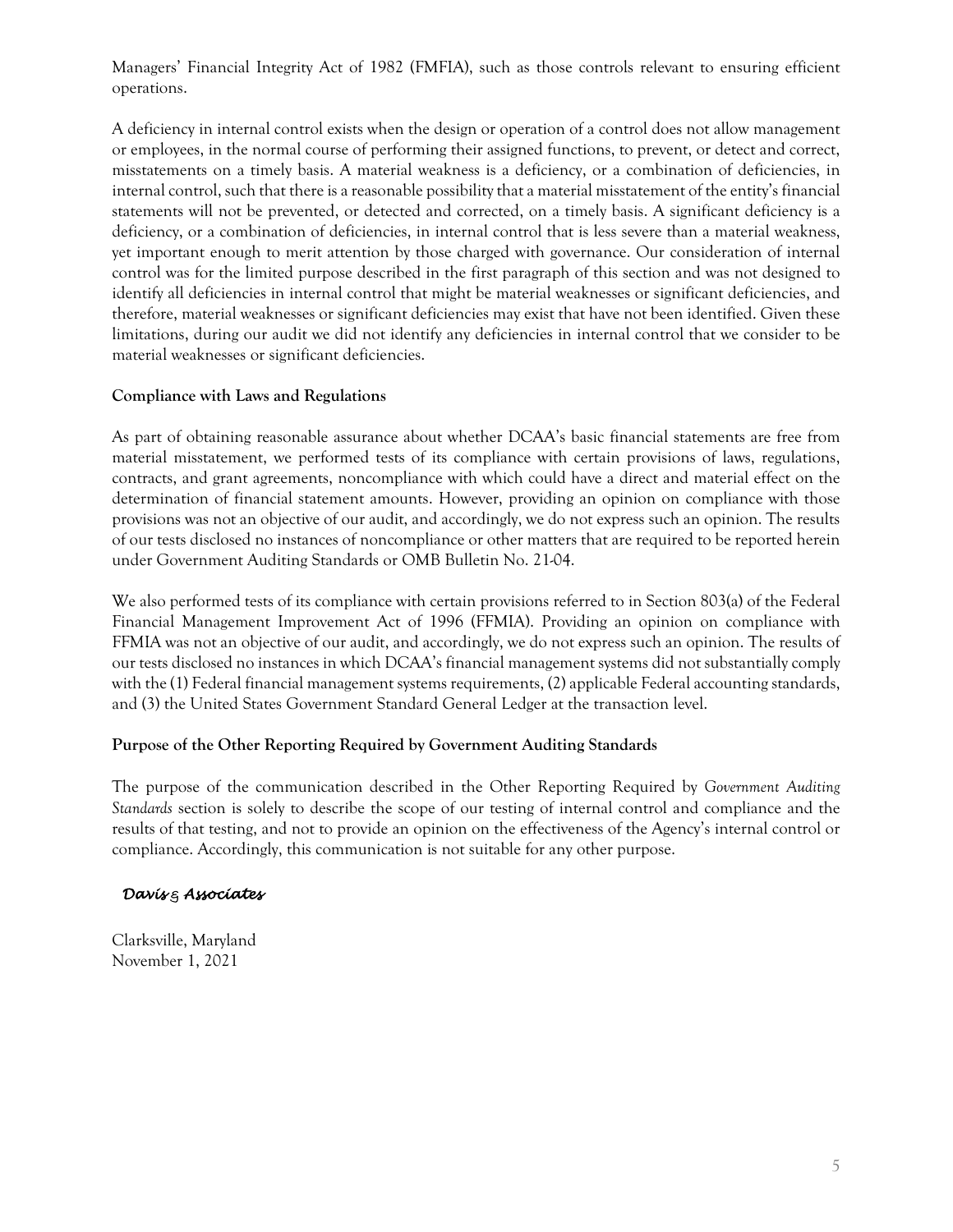# <span id="page-5-0"></span>**PRINCIPAL FINANCIAL STATEMENTS**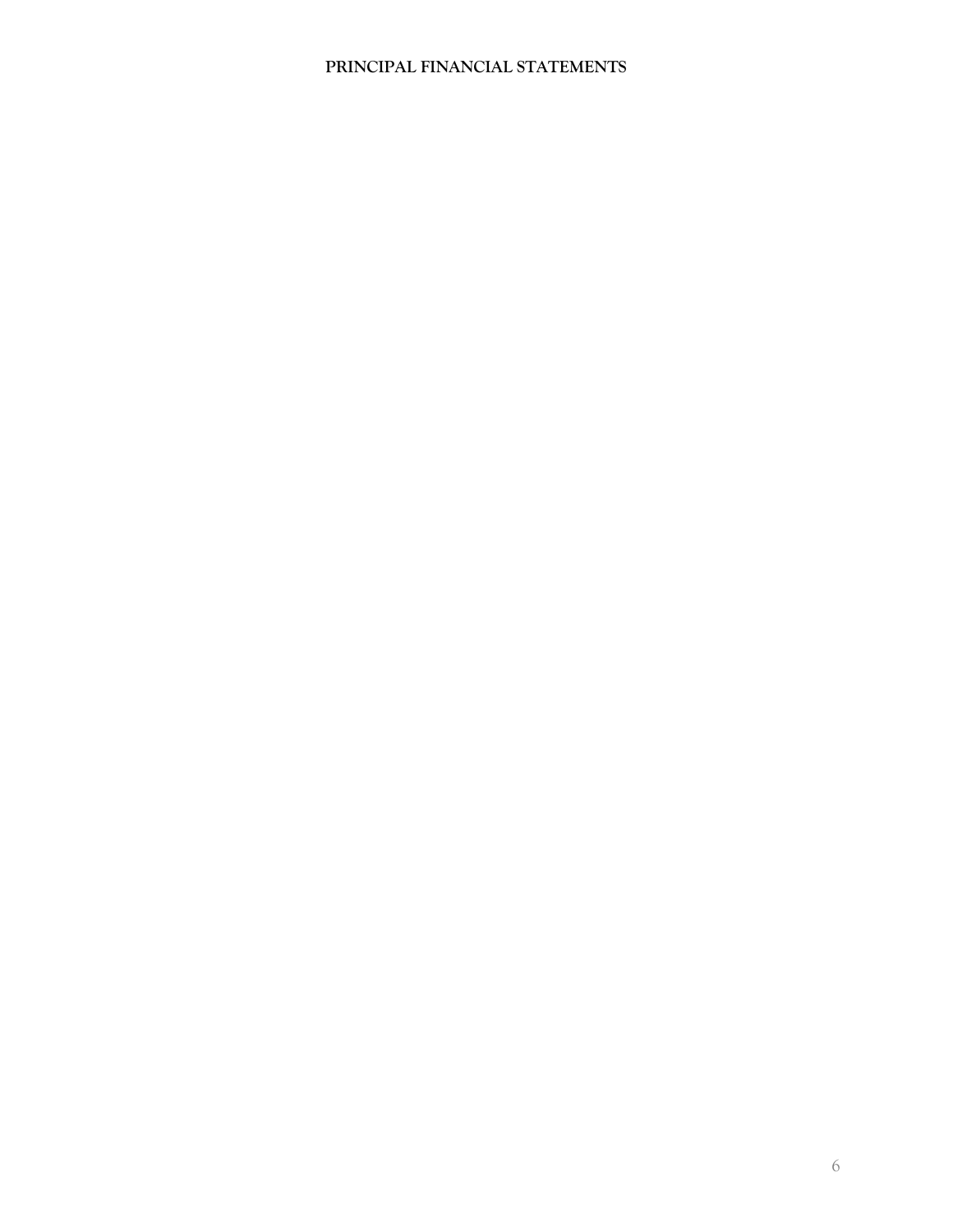#### Department of Defense Defense Contract Audit Agency CONSOLIDATED BALANCE SHEET (Amounts in Thousands) As of September 30,

|                                                            | 2021          | 2020          |
|------------------------------------------------------------|---------------|---------------|
| <b>Assets (Note 2)</b>                                     |               |               |
| Intragovernmental                                          |               |               |
| Fund Balance with Treasury (Note 3)                        | \$<br>91,360  | \$<br>96,318  |
| Accounts Receivable (Note 6)                               | 11,015        | 12,162        |
| <b>Total Intragovernmental Assets</b>                      | \$<br>102,375 | \$<br>108,480 |
| Accounts Receivable, net (Note 6)                          | \$<br>227     | \$<br>261     |
| Other Assets (Note 10)                                     |               | 51            |
| <b>Total Assets</b>                                        | \$<br>102,603 | \$<br>108,792 |
| Liabilities (Note 6)                                       |               |               |
| Intragovernmental                                          |               |               |
| Accounts payable                                           | \$<br>1,043   | \$<br>2,686   |
| Other Liabilities (Notes 13 and 15)                        | 9,475         | 10,533        |
| Total Intragovernmental Liabilities                        | \$<br>10,518  | \$<br>13,219  |
|                                                            | \$            |               |
| <b>Accounts Payable</b>                                    | (412)         | \$<br>3,520   |
| Federal Employee and Veteran Benefits<br>Payable (Note 13) | 70,677        | 75,353        |
| Other Liabilities (Notes 15, 16 and 17)                    | 16,145        | 16,110        |
| <b>Total Liabilities</b>                                   | \$<br>96,928  | \$<br>108,202 |
| <b>Net Position:</b>                                       |               |               |
| Unexpended Appropriations                                  | \$<br>60,952  | \$<br>63,082  |
| <b>Cumulative Results of Operations</b>                    | (55, 277)     | (62, 492)     |
| <b>Total Net Position</b>                                  | \$<br>5,675   | \$<br>590     |
| <b>Total Liabilities and Net Position</b>                  | \$<br>102,603 | \$<br>108,792 |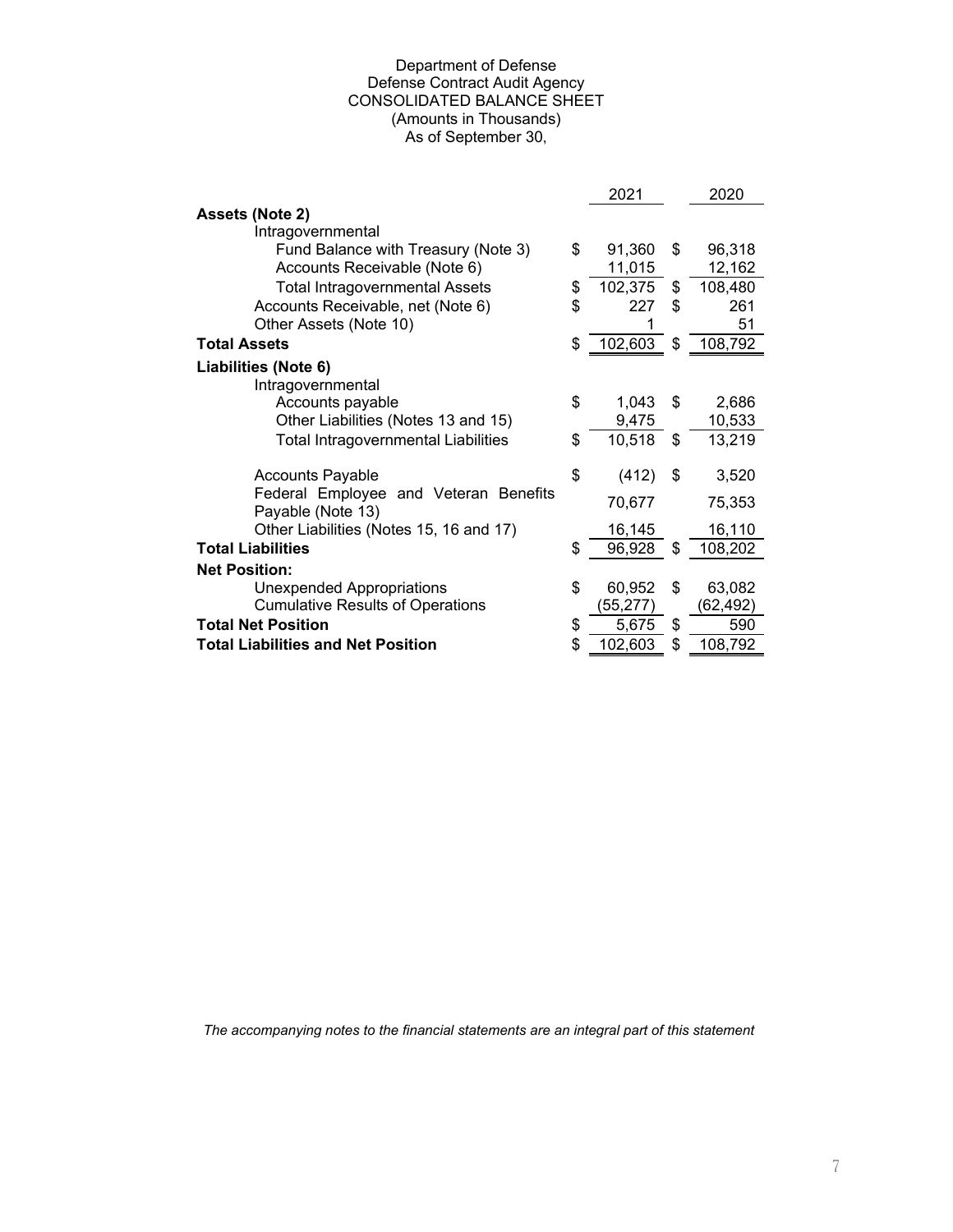#### Department of Defense Defense Contract Audit Agency CONSOLIDATED STATEMENT OF NET COST (Amounts in Thousands) As of September 30,

|                           |    | 2021      | 2020      |
|---------------------------|----|-----------|-----------|
| Program Costs:            |    |           |           |
| <b>Gross Costs</b>        | S  | 667,843   | 686,246   |
| (Less: Earned<br>Revenue) |    | (41, 131) | (39, 430) |
| Net Program Costs         |    | 626,712   | 646,816   |
| Net Cost of Operations    | \$ | 626,712   | 646,816   |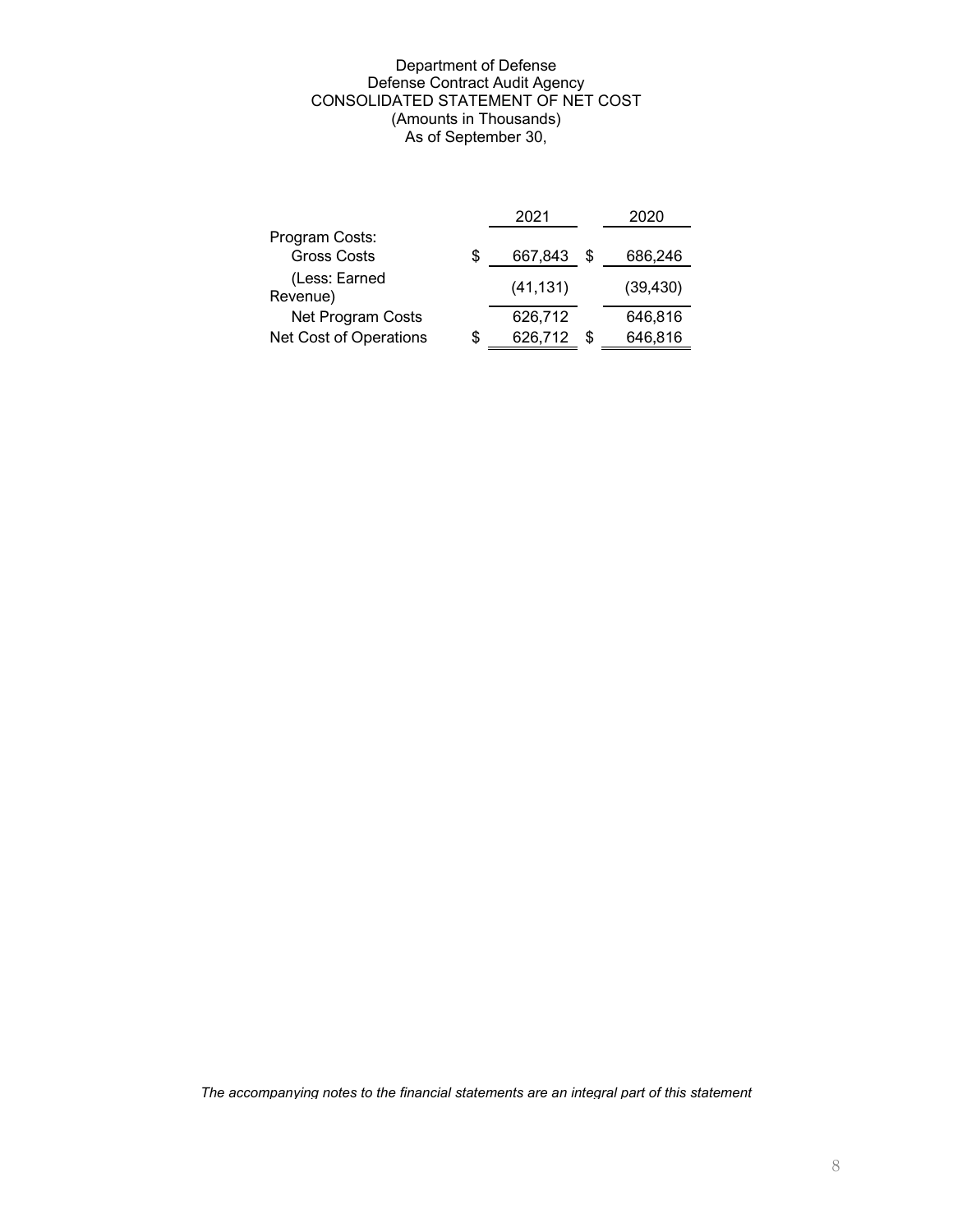#### Department of Defense Defense Contract Audit Agency CONSOLIDATED STATEMENT OF CHANGES IN NET POSITION (Amounts in Thousands) As of September 30,

|                                                               | 2021            | 2020           |
|---------------------------------------------------------------|-----------------|----------------|
| <b>Unexpended Appropriations</b>                              |                 |                |
| Beginning Balances (includes Funds from Dedicated             | \$<br>63,082    | \$<br>58,140   |
| Collections - See Note 18)                                    |                 |                |
| Beginning Balances, as adjusted                               | 63,082          | 58,140         |
| <b>Budgetary Financing Sources:</b>                           |                 |                |
| Appropriations received                                       | \$<br>608,732   | \$<br>623,002  |
| Appropriations transferred-in/out                             |                 |                |
| Other adjustments (+/-)                                       | (8,636)         | (3,589)        |
| Appropriations used                                           | (602, 226)      | (614,471)      |
| Total Budgetary Financing Sources (Includes Funds from        | (2, 130)        | 4,942          |
| Dedicated Collections - See Note 18)                          |                 |                |
| <b>Total Unexpended Appropriations (Includes Funds from</b>   | \$<br>60,952    | \$<br>63,082   |
| <b>Dedicated Collections - See Note 18)</b>                   |                 |                |
| <b>CUMULATIVE RESULTS OF OPERATIONS</b>                       |                 |                |
| <b>Beginning Balances</b>                                     | \$<br>(62, 492) | \$<br>(52,650) |
| Beginning balances, as adjusted (Includes Funds from          | (62, 492)       | (52,650)       |
| Dedicated Collections - See Note 18)                          |                 |                |
| <b>Budgetary Financing Sources:</b>                           |                 |                |
| Other adjustments (+/-)                                       | 517             | (6,705)        |
| Appropriations used                                           | 602,226         | 614,471        |
| <b>Other Financing Sources:</b>                               |                 |                |
| Transfers in/out without reimbursement                        | 216             |                |
| Imputed financing from costs absorbed by others               | 30,968          | 29,207         |
| Other $(+/-)$                                                 |                 |                |
| <b>Total Budgetary Financing Sources (Includes Funds from</b> | 633,927         | 636,974        |
| Dedicated Collections - See Note 18)                          |                 |                |
| Net Cost of Operations (+/-) (Includes Funds from             | 626,712         | 646,816        |
| Dedicated Collections - See Note 18)                          |                 |                |
| Net Change                                                    | 7,215           | (9,842)        |
| <b>Cumulative Results of Operations (Includes Funds from</b>  | (55, 277)       | (62, 492)      |
| <b>Dedicated Collections - See Note 18)</b>                   |                 |                |
| <b>Net Position</b>                                           | \$<br>5,675     | \$<br>590      |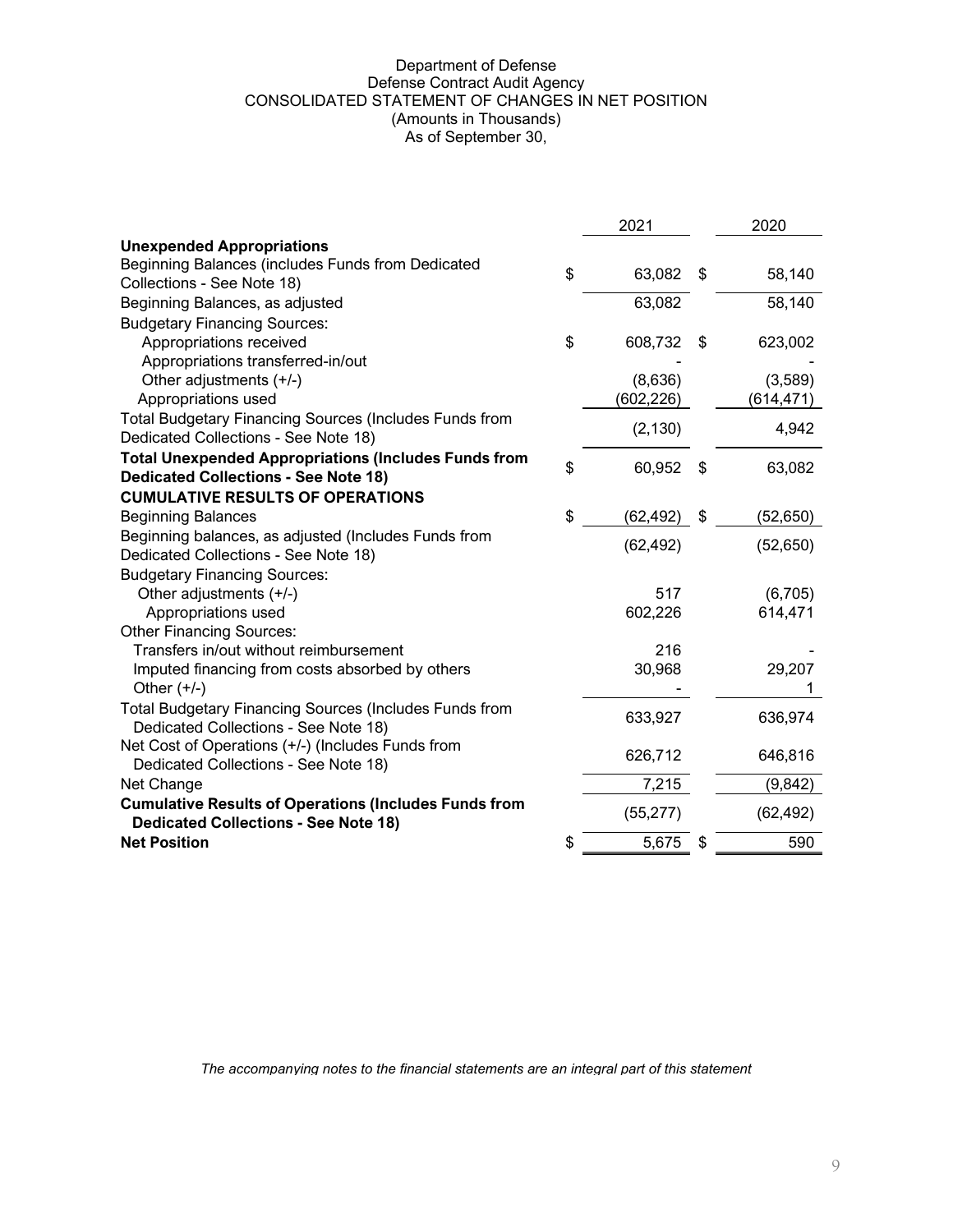#### Department of Defense Defense Contract Audit Agency COMBINED STATEMENT OF BUDGETARY RESOURCES (Amounts in Thousands) As of September 30,

<span id="page-9-0"></span>

|                                                       |    | 2021    |      | 2020    |
|-------------------------------------------------------|----|---------|------|---------|
| <b>Budgetary Resources:</b>                           |    |         |      |         |
| Unobligated balance from prior year budget authority, |    |         |      |         |
| net                                                   |    | 60,171  |      | 38,160  |
| (discretionary and mandatory) (Note 21)               |    |         |      |         |
| Appropriations (discretionary and mandatory)          |    | 608,732 |      | 623,002 |
| Spending Authority from offsetting collections        |    | 40,945  |      | 40,093  |
| (discretionary and mandatory)                         |    |         |      |         |
| <b>Total Budgetary Resources</b>                      | \$ | 709,848 | - \$ | 701,255 |
| <b>Status of Budgetary Resources:</b>                 |    |         |      |         |
| New obligations and upward adjustments (total)        | \$ | 696,063 | S    | 684,493 |
| Unobligated balances, end of year:                    |    |         |      |         |
| Apportioned, unexpired accounts                       |    | 4,821   |      | 2,773   |
| Unapportioned, unexpired accounts                     |    | (945)   |      | 945     |
| Unexpired unobligated balance, end of year            |    | 3,876   |      | 3,718   |
| Expired unobligated balance, end of year              |    | 9,909   |      | 13,044  |
| Unobligated balance, end of year (total)              |    | 13,785  |      | 16,762  |
| <b>Total Budgetary Resources:</b>                     | \$ | 709,848 | \$.  | 701,255 |
|                                                       |    |         |      |         |
| Outlays, net                                          |    |         |      |         |
| Outlays, net (discretionary and mandatory)            |    | 605,571 |      | 612,635 |
| Agency Outlays, net (discretionary and mandatory)     | S  | 605,571 | S    | 612,635 |
|                                                       |    |         |      |         |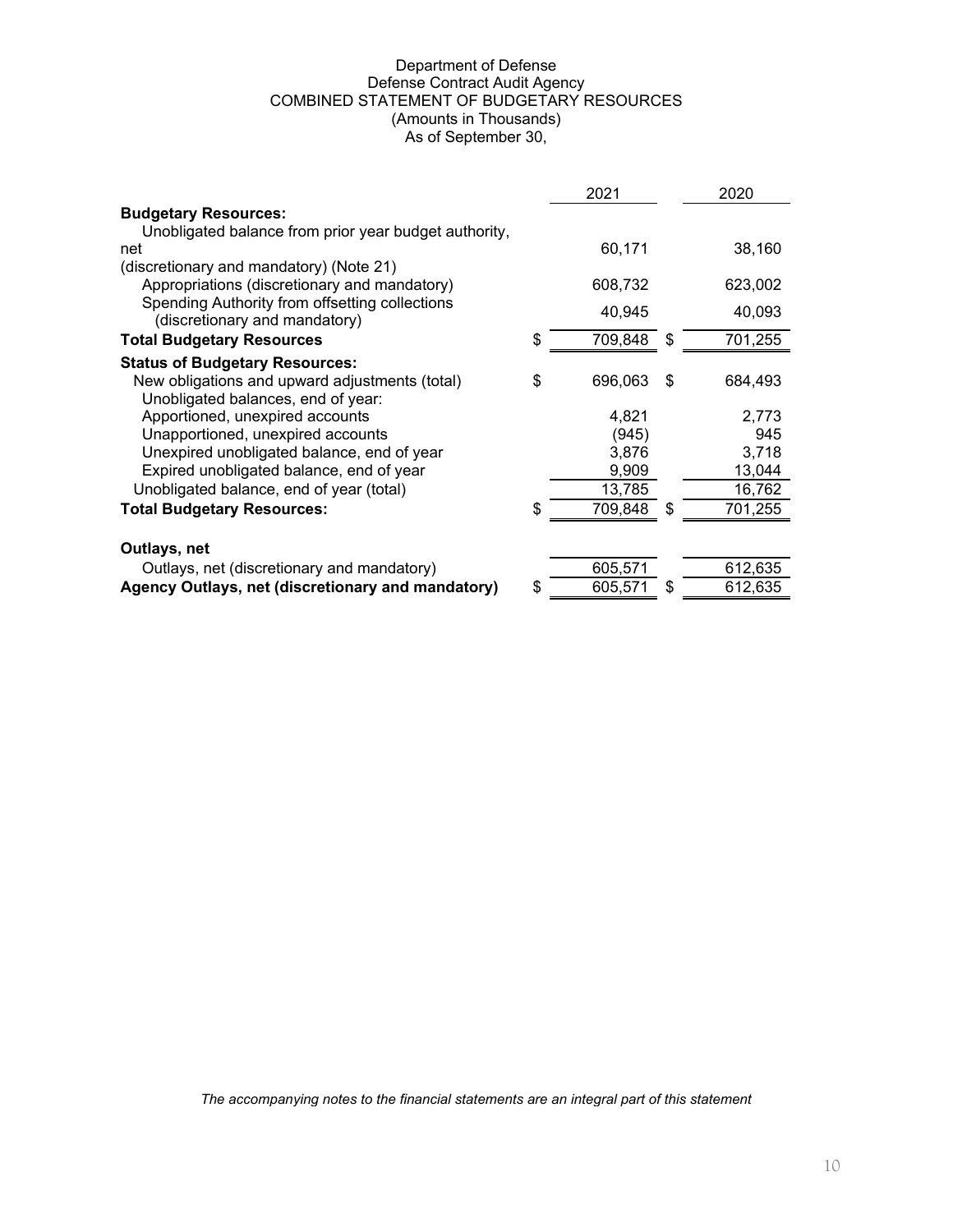### **NOTES TO THE PRINCIPAL FINANCIAL STATEMENTS**

# **NOTE 1 SUMMARY OF SIGNIFICANT ACCOUNTING POLICIES**

### **1.A. Reporting Entity**

The Defense Contract Audit Agency (DCAA) is an agency of the U.S. Department of Defense (DoD).

#### *Organization and Structure of DCAA*

DCAA is organized into four major components – The Director's Office, Four Regions including Field Detachments, Four Corporate Audit Directorates, and the Headquarters:

- The Director's Office
- Regions:
	- o Eastern Region
	- o Central Region
	- o Western Region
	- o Field Detachment
- Corporate Audit Directorates:
	- o Northrup Grumman
	- o Boeing and Honeywell
	- o Raytheon, General Dynamics, and BAE Systems
	- o Lockheed Martin
- Headquarters:
	- o Fort Belvoir, Virginia

The Headquarters houses the offices of the Director; Deputy Director; General Counsel; Chief of Staff; Inspector General; and the following Assistant Directors:

Operations Human Capital & Resource Management Policy and Plans Integrity and Quality Assurance

The staff is responsible for the overall management of DCAA's operations, development, and implementation of policy and the allocation, management, and accounting for the Agency's resources. The Field Detachment is responsible for audits of contracts related to sensitive compartmentalized information and special access programs. Each Regional Office and the Field Detachment houses a Regional Director; Deputy Regional Director; Regional Audit Managers; Regional Special Programs Manager; and Regional Resources Manager. The Regions direct and administer the audit mission for the particular geographic region. The region manages the personnel and other resources assigned there.

#### **1.B. Basis of Presentation and Accounting**

OMB financial statement reporting guidelines require the presentation of comparative financial statements for all of the principal financial statements. DCAA has presented comparative FY 2021 financial statements for the Balance Sheet, Statement of Net Cost, Statement of Changes in Net Position, and Statement of Budgetary Resources. Throughout the financial statements and notes, certain assets, liabilities, earned revenue and costs have been classified as intragovernmental.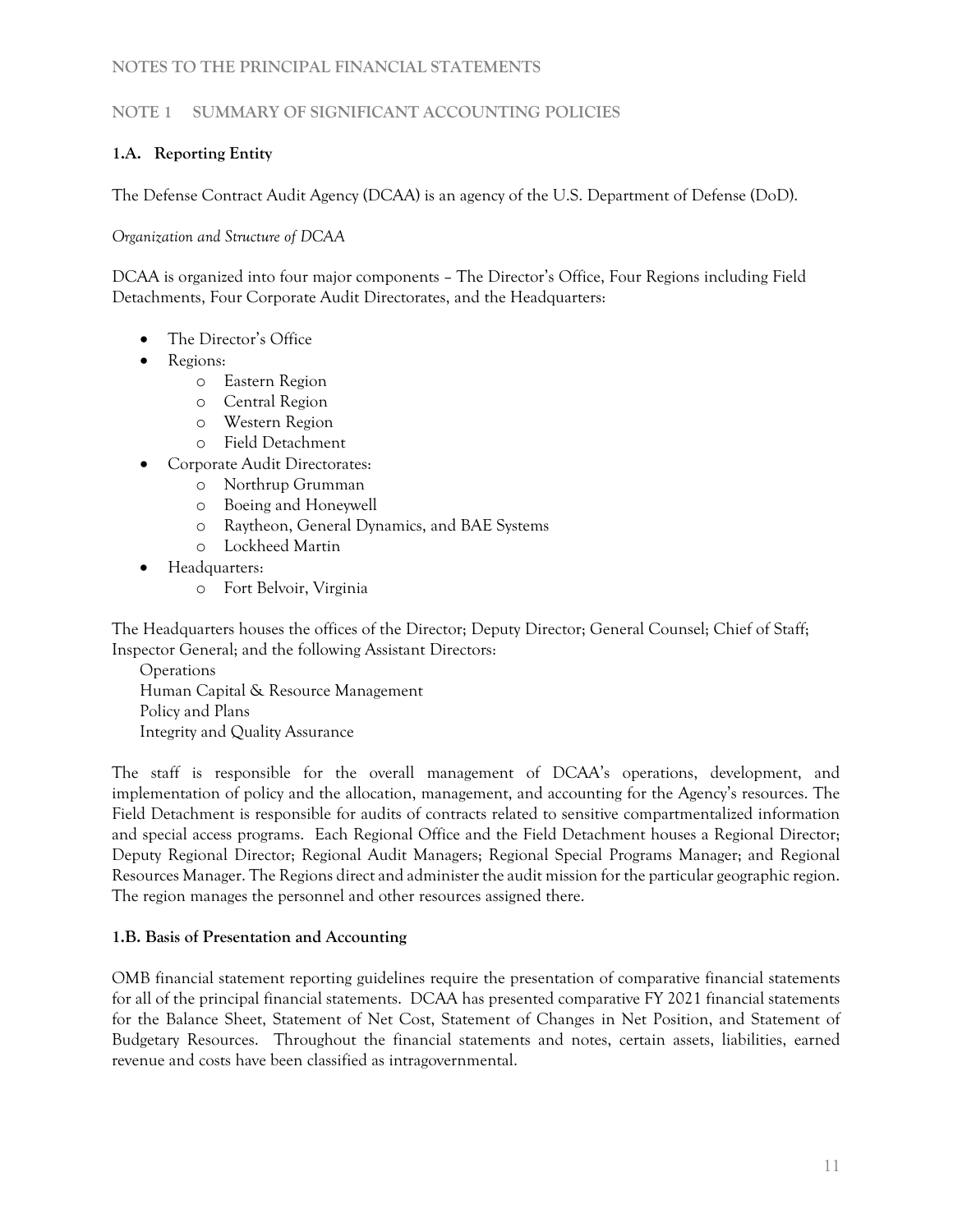### **NOTE 1 SUMMARY OF SIGNIFICANT ACCOUNTING POLICIES – (continued)**

The financial statements have been prepared to report the financial position, net cost, changes in net position, and budgetary resources as required by the Chief Financial Officers Act of 1990, expanded by the Government Management Reform Act of 1994, and other applicable legislation. These financial statements have been prepared from the books and records of DCAA in accordance with generally accepted accounting principles (GAAP) and Office of Management and Budget (OMB) Circular A-136, *Financial Reporting Requirements*. GAAP for federal entities are the standards prescribed by the Federal Accounting Standards Advisory Board (FASAB), which is the official standard-setting body for the Federal Government. DCAA derives reported values and information for major asset and liability categories, largely from nonfinancial systems. These systems were designed to support reporting requirements for maintaining accountability over assets and reporting the status of federal appropriations rather than preparing financial statements in accordance with US GAAP. DCAA continues to implement improvements in its processes and systems to address these limitations.

The accounting structure of Federal agencies is designed to reflect both accrual and budgetary accounting transactions. Under the accrual method of accounting, revenues are recognized when earned, and expenses are recognized when incurred without regard to receipt or payment of cash. The budgetary accounting principles are designed to recognize the obligation of funds according to legal requirements, which in many cases, is prior to the occurrence of an accrual-based transaction. DCAA's financial management systems are unable to meet all of the requirements for full accrual accounting. Transactions are recorded using financial (accrual) and budgetary bases of accounting. Financial accounting supports accrual accounting and financial reporting by accounting for assets, liabilities, net position, revenues and expenses to show actual financial position and net cost of operations.

DCAA obligates funds to provide goods and services for outstanding orders not yet delivered. Unless the title has passed, the financial statements do not reflect a liability for payment for goods and services not delivered. Unexpended obligations include both obligations for which goods and services have been delivered (title passed), and a liability is recognized, and obligations for which no delivery has occurred, and no liability is recognized. The balance of unexpended obligations appears immediately before net outlays in the Statement of Budgetary Resources and is referred to as "Total, unpaid obligated balance, net, end of period."

Until all of the financial and nonfinancial feeder systems and processes are updated to collect and report financial information as required by GAAP, DCAA's financial data will be derived from budgetary and proprietary transactions from nonfinancial feeder systems and accruals made for major items such as payroll expenses, accounts payable and Federal Compensation Act Liability.

#### **1.C. Mission of the Reporting Entity**

Before the establishment of DCAA, various branches of the U.S. Military had their own audit functions. There was recognition of the need for uniformity. Created in 1965 by the Secretary of Defense Robert S. McNamara, DCAA was established to provide standardized contract audit services as well as accounting and financial advisory services to the DoD contracting officers and other customers. DCAA's primary customers are contracting officers in the Military Services.

#### **1.D. Use of Estimates**

DCAA's management makes certain estimates and assumptions in order to prepare the financial statements in accordance with GAAP that affect certain reported amounts and disclosures. DCAA, in conformity with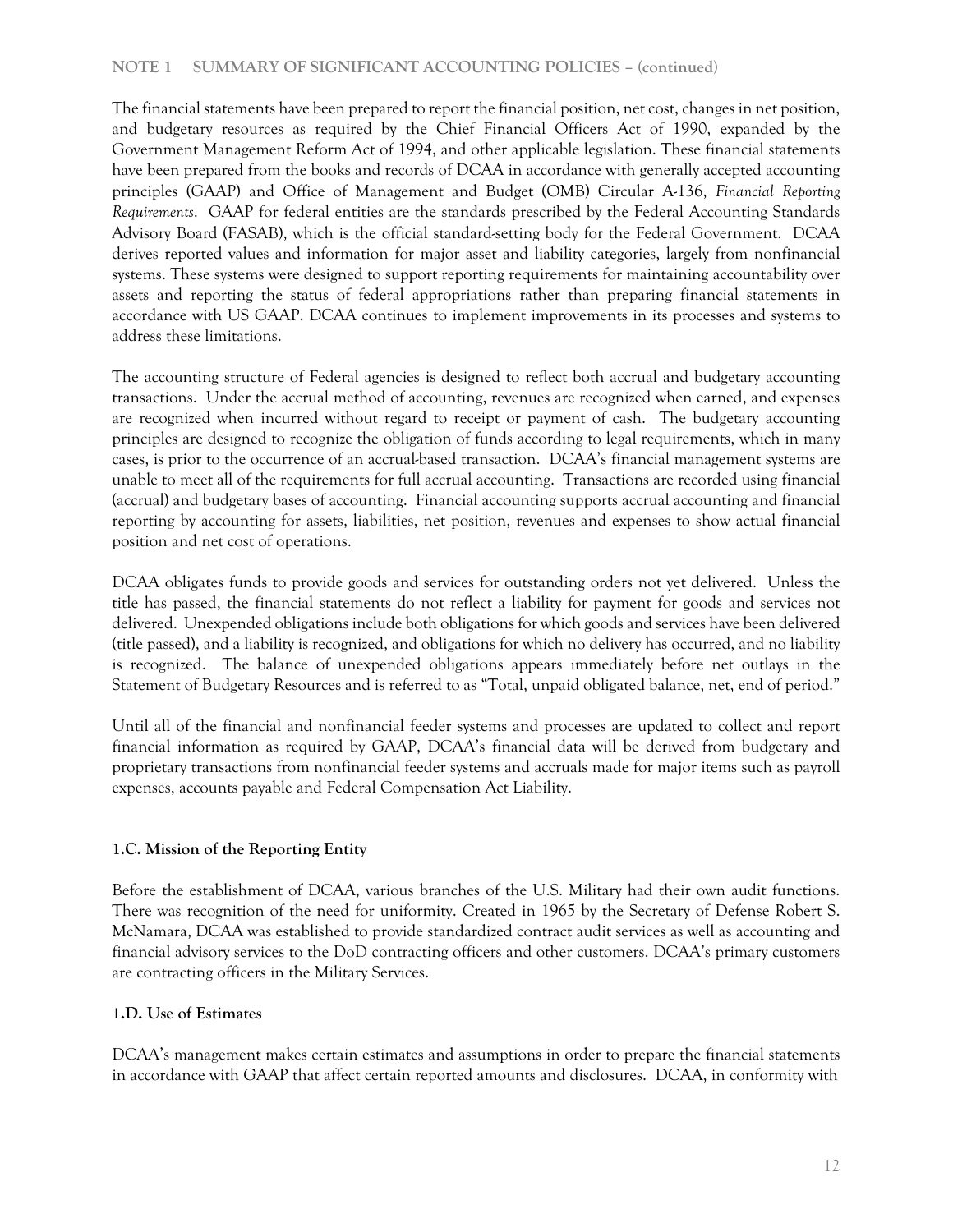GAAP, has made certain estimates and assumptions related to the reporting of assets, liabilities, revenues, expenses, and the disclosure of contingent liabilities. Accordingly, actual results could differ from those estimates.

### **1.E. Recognition of Expenses**

For financial statement purposes, DoD requires the recognition of operating expenses in the period incurred. Current financial and nonfinancial feeder systems were not designed to collect and record financial information on a full accrual accounting basis. Accruals are made for major items such as payroll expenses, accounts payable, and unbilled revenue.

### **1.F. Revenues and Other Financing Sources**

DCAA recognizes revenue as a result of costs incurred or services performed on behalf of other Federal agencies and the public. Full cost pricing is DCAA's standard policy for services provided as required by the OMB Circular A-25, Transmittal Memorandum #1, *User Charges*. Under the reimbursable order process, DCAA recognizes revenue when earned.

Congress appropriates the majority of DCAA's operating funds from the general receipts of the Treasury. These funds are made available to DCAA for a specified time period (one or more fiscal years) or until expended. When authorized by legislation, these appropriations are supplemented by revenues generated by sales of services to other Federal agencies on a reimbursable basis. Appropriations are reflected as a financing source entitled "Appropriations Used" on the Statement of Changes in Net Position once goods or services have been received. Appropriations are reported as apportioned on the Statement of Budgetary Resources when authorized by legislation.

#### **1.G. Accounting for Intragovernmental Activities**

Throughout the financial statements and notes, certain assets, liabilities, earned revenue, and costs have been classified as intragovernmental, which is defined as exchange transactions made between two reporting entities within the Federal government. The U.S. Treasury's "Federal Intragovernmental Transactions Accounting Policies Guide" and Treasury Financial Manual Part 2 – Chapter 4700 "*Agency Reporting Requirements for the Financial Report of the United States Government"* – provide guidance for reporting and reconciling intragovernmental balances. While DCAA is unable to fully reconcile intragovernmental transactions with all of its non-DoD Federal Agencies, DCAA is able to reconcile balances pertaining to Federal Employees' Compensation Act transactions with the Department of Labor, and benefit program transactions with the Office of Personnel Management.

#### **1.H. Transactions with Foreign Governments and International Organizations**

DCAA does not provide services to foreign governments or international organizations.

# **1.I. Entity and Non-entity Assets**

Entity assets consist of resources that DCAA has the authority to use or where management is legally obligated to use funds to meet entity obligations. Nonentity assets are assets for which DCAA maintains stewardship, accountability, and responsibilityto report, but are not available for DCAAoperations. Entity assets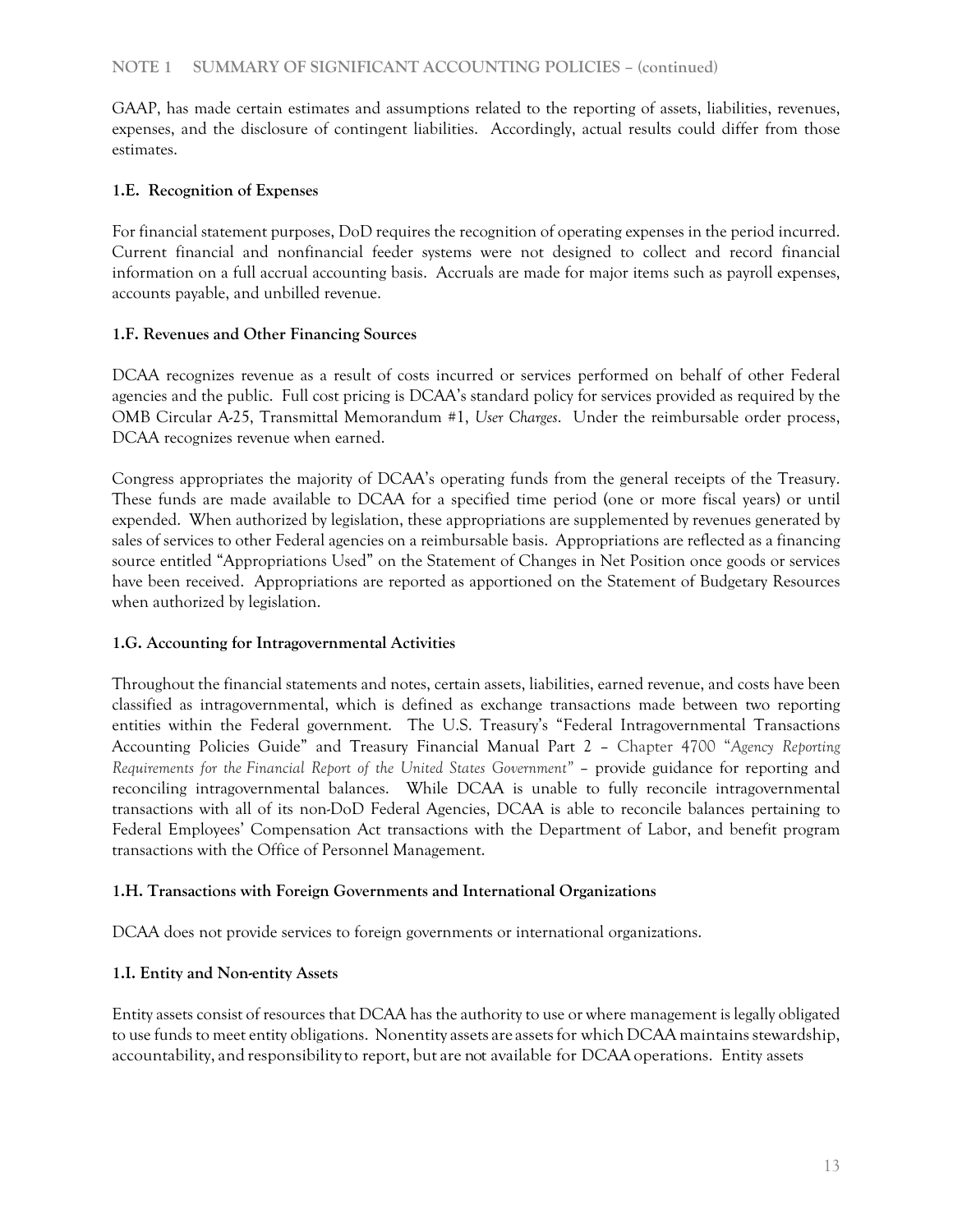include accounts receivable, general PP&E, and other assets and balances with Treasury comprised of appropriated funds and cash collected for reimbursable audit work.

# **1.J. Fund Balance with Treasury**

DoD maintains all cash accounts with the U.S. Department of Treasury (hereafter, Treasury). Treasury processes cash receipts and disbursements on behalf of DoD and DoD's accounting records are reconciled with those of Treasury on a monthly basis. DCAA receives its spending authorizations as allotments from DoD appropriations. DoD reconciles Fund Balance with Treasury at the agency-wide level. As such, what is presented on DCAA's balance sheet is not reconcilable with account balances maintained by Treasury.

# **1.K. Cash and Other Monetary Assets**

This is not applicable to DCAA.

# **1.L. Accounts Receivable**

Accounts receivable consists of amounts owed to DCAA by other Federal Agencies and the public. As presented in the Balance Sheet, accounts receivable includes three categories: accounts, claims, and refunds receivable from other federal entities and the public. Federal accounts receivable arise generally from the provision of services to other Federal agencies, and, with the exception of occasional billing disputes, are considered to be fully collectible. DCAA does not recognize an allowance for estimated uncollectible amounts from other Federal agencies. Claims against Federal agencies are to be resolved between the agencies in accordance with dispute resolution procedures defined in the Intragovernmental Business Rules published in the Treasury Financial Manual. DCAA establishes an allowance for uncollectible accounts due from the public by determining the established percentage of debts based on the age of the receivable.

# **1.M. Inventory and Related Property**

DCAA does not have any inventory or related property.

# **1.N. Investments and Related Interest**

DCAA does not have any investments in US Treasuries or Securities.

# **1.O. General Property, Plant and Equipment**

General purpose property, plant and equipment (hereafter, PP&E) consists of buildings, structures, and facilities used for general operations, capital leases and leasehold improvements. DCAA's PP&E threshold is \$100 thousand except for real property, which is \$20,000. DCAA does not have any real property and is using the capitalization threshold of \$100 thousand for all General PP&E.

General PP&E assets are capitalized at historical acquisition costs when an asset has a useful life of two or more years and when the acquisition cost equals or exceeds the DoD's capitalization threshold. DoD also requires the capitalization of improvements to existing General PP&E assets if the improvements equal or exceed the DoD capitalization threshold and extend the useful life or increase the size, efficiency, or capacity of the asset. DoD depreciates all General PP&E, other than land, on a straight-line basis.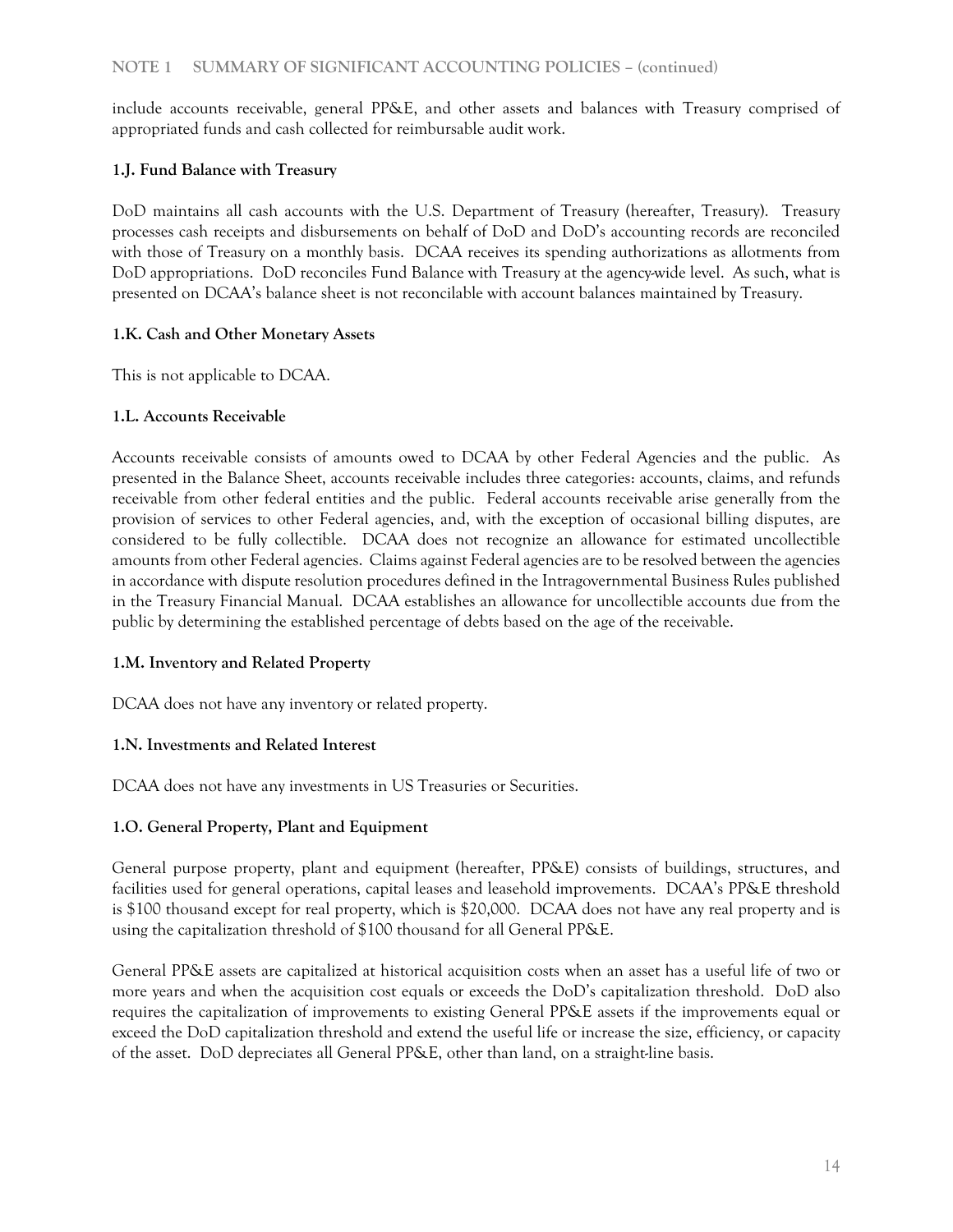#### **1.P. Stewardship Property, Plant and Equipment**

DCAA does not have any stewardship property, plant and equipment.

#### **1.Q. Advances and Prepayments**

Payments in advance of the receipt of goods and services are recorded as prepaid charges at the time of the prepayment and recognized as expenditures/operating expenses when the related goods and services are delivered/rendered.

#### **1.R. Leases**

FASAB guidance on leases is covered in SFFAS No. 5, *Accounting for Liabilities of the Federal Government* and SFFAS No. 6, *Accounting for Property, Plant, and Equipment* and SFFAS 50, Establishing Opening Balances for General Property, Plant, and Equipment: Amending Statement of Federal Financial Accounting Standards (SFFAS) 6, SFFAS 10, SFFAS 23, and Rescinding SFFAS 35. Capital leases are leases that transfer substantially all of the benefits and risks of ownership to the lessee. If a lease meets one or more of the following criteria – it is classified as a capital lease: 1) the lease transfers ownership of the property to the lessee by the end of the lease term; 2) the lease contains an option to purchase the leased property at a bargain price; 3) the lease term is equal to or greater than 75 percent of the estimated economic life of the leased property; and 4) the present value of rental and other minimum lease payments, excluding the portion of the payments representing executory cost, equals or exceeds 90 percent of the fair value of th**e** leased property. DCAA does not have any capital leases. Leases that do not meet the criteria for capital leases are classified as operating leases and recorded as expenses as payments are made over the lease term. DCAA has operating leases on office space that expire at various times. The lease terms depend upon the individual contracts and locations.

#### **1.S. Other Assets**

Other assets represent payments of salary and travel advances made to civilian employees to defray anticipated business expenses while on official travel.

#### **1.T. Environmental and Other Contingent Liabilities**

Contingent Liabilities are liabilities where the existence or amount of the liability cannot be determined with certainty, because they depend on the outcome of future events as defined by SFFAS No. 5, *Accounting for Liabilities of the Federal Government.* The uncertainty will be resolved when one or more future events occur or fail to occur. DCAA recognizes contingent liabilities on an annual basis when the liability is probable and reasonably estimable. DCAA discloses contingent liabilities in the notes to the financial statements when the conditions for liability recognition are not met and when the outcome likelihood of future events is more than remote.

Liabilities represent the amount of monies or other resources that are likely to be paid by DCAA as the result of a transaction or event that has already occurred. No liability can be paid by DCAA without an appropriation of funds. Liabilities for which an appropriation has not been enacted are therefore disclosed as liabilities not covered by budgetary resources or unfunded liabilities. The liquidation of liabilities not covered by budgetary or other resources is dependent on future appropriations or other funding.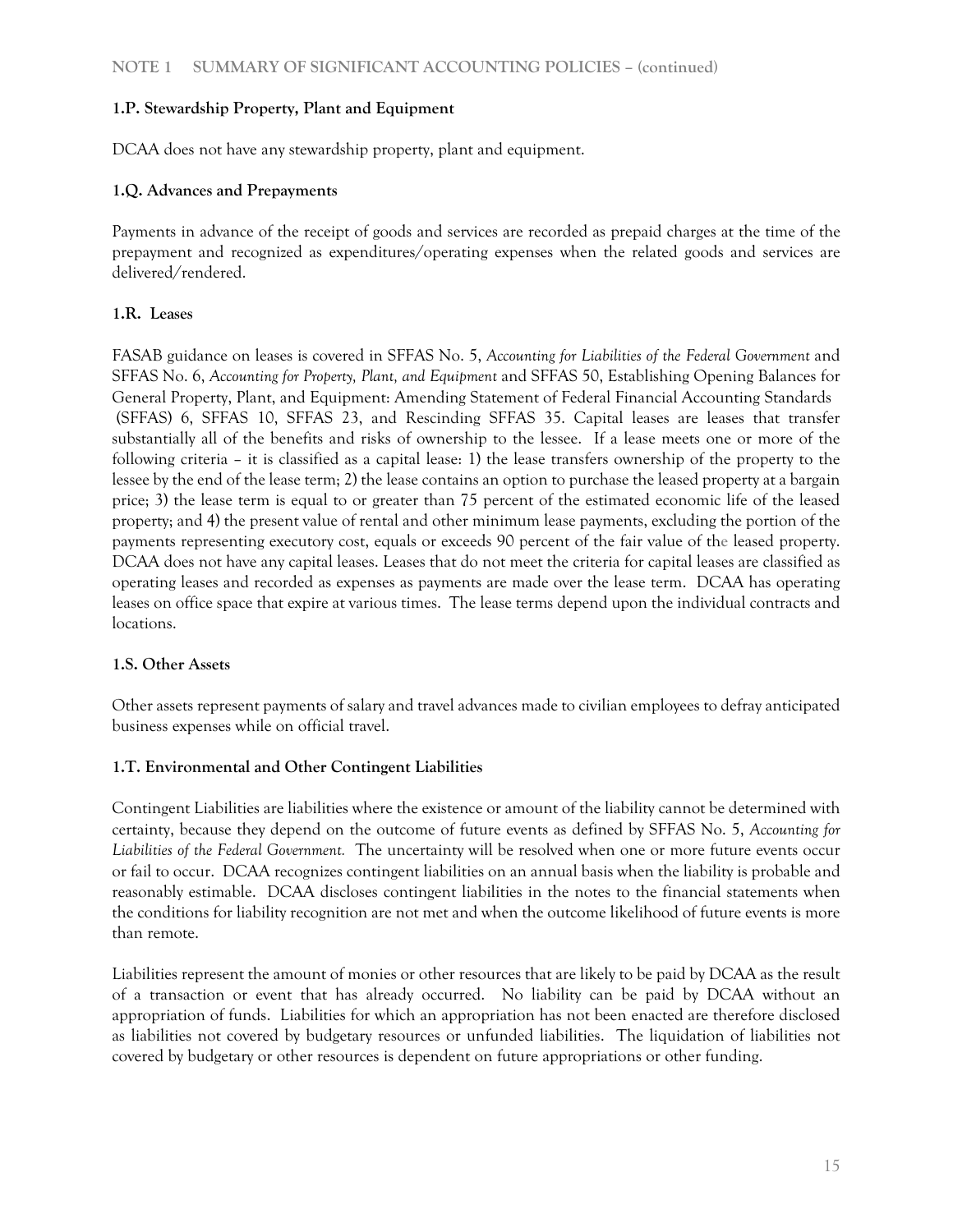# **1.U. Accrued Leave**

Civilian annual leave, compensatory time, and credit hours are accrued as earned and the unfunded liability for the accrued amounts is reduced as leave is taken. The balance for these unfunded liabilities on September 30, 2021, reflects current pay rates for the leave that is earned but not taken. Sick and other types of nonvested leave are expensed as taken.

# **1.V. Net Position**

Net position consists of unexpended appropriations and cumulative results of operations. Unexpended appropriations include the amount of unobligated allotments which have not been rescinded or withdrawn and amounts obligated but for which liabilities for payments had not been incurred at the end of the year. Cumulative results of operations represent the net difference between expenses and losses, and financing sources (including appropriations, revenue, and gains).

#### **1.W. Treaties for Use of Foreign Bases**

This is not applicable to DCAA.

### **1.X. Funds from Dedicated Collections**

This is not applicable to DCAA.

### **1.Y. Fiduciary Activities**

This is not applicable to DCAA.

# **1.Z. Military Retirement and Other Federal Employment Benefits**

The actuarial liability for workers' compensation benefits is developed by the Department of Labor {DOL) and is provided to the Department of Defense at the end of each fiscal year. Please refer to Note 17 - *Military Retirement and Other Federal Employment Benefits.*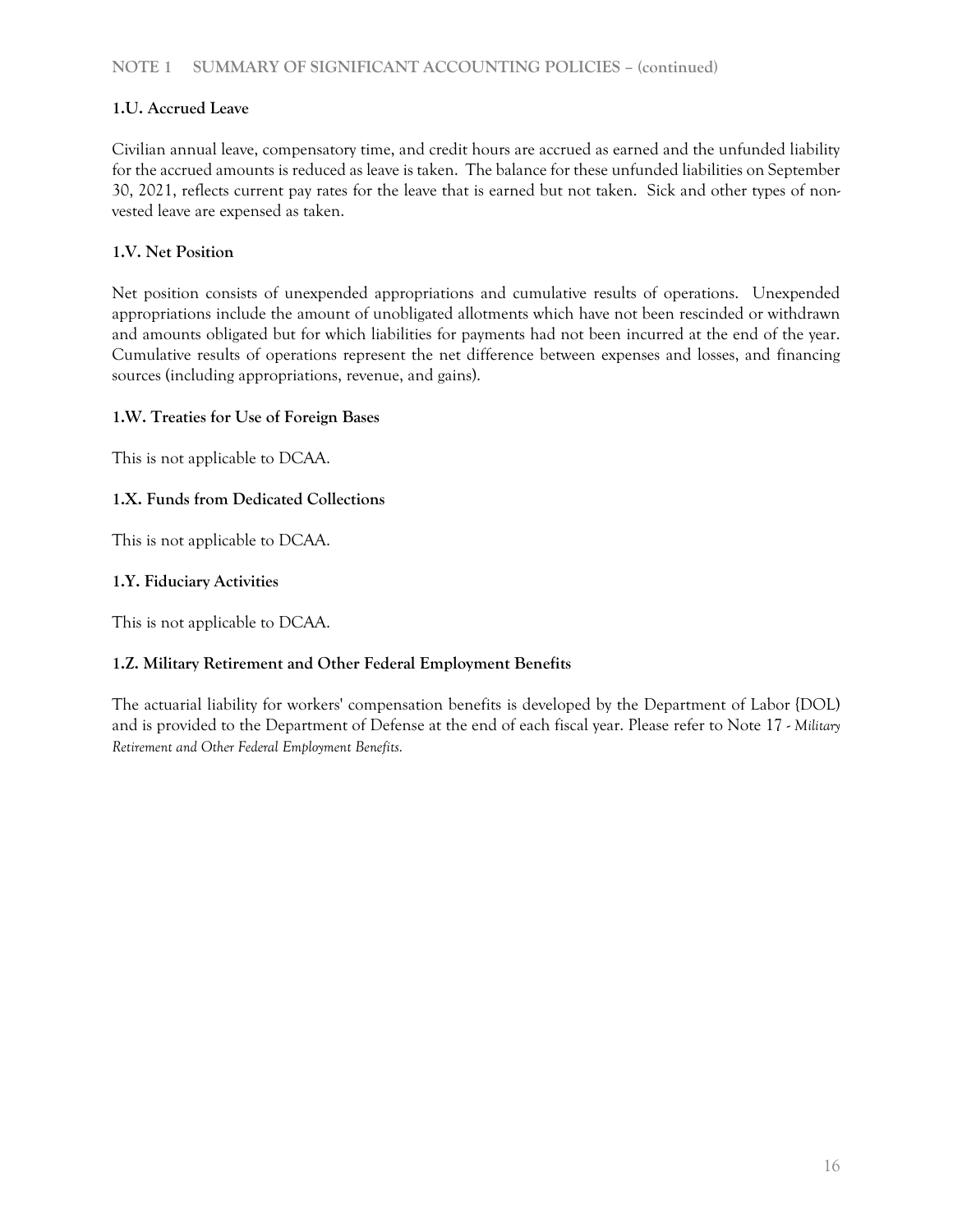#### **NOTE 2 NONENTITY ASSETS**

Assets of DCAA include entity assets and nonentity assets. Entity assets consist of resources that DCAA has the authority to use or where management is legally obligated to use funds to meet entity obligations. Nonentity assets are assets for which DCAA maintains stewardship, accountability, and responsibilityto report, but are not available for DCAAoperations. Entity assets include accounts receivable, general PP&E, and other assets and balances with Treasury comprised of appropriated funds and cash collected for reimbursable audit work.

| As of September 30,              |                  |               | 2021    |      |         |      | 2020    |
|----------------------------------|------------------|---------------|---------|------|---------|------|---------|
| (Amounts in thousands)           | Nonentity        |               | Entity  |      | Total   |      | Total   |
| <b>Intragovernmental Assets:</b> |                  |               |         |      |         |      |         |
| Fund Balance with Treasury       | \$<br>$\omega$ . | $\mathcal{L}$ | 91,360  | - \$ | 91,360  | \$   | 96,318  |
| Accounts Receivable              |                  |               | 11,015  |      | 11,015  |      | 12,162  |
| Total Intragovernmental          | \$<br>۰          | \$            | 102,375 | \$   | 102,375 | -S   | 108,480 |
| <b>Nonfederal Assets:</b>        |                  |               |         |      |         |      |         |
| Accounts Receivable, Net         | \$<br>63         | $\mathcal{S}$ | 164     | \$   | 227     | \$   | 261     |
| General PP&E, Net                | ٠                |               |         |      |         |      |         |
| Other Assets                     |                  |               |         |      |         |      | 51      |
| <b>Total Nonfederal Assets</b>   | \$<br>63         | - \$          | 165     | - \$ | 228     | - \$ | 312     |
| <b>Total Assets</b>              | \$<br>63         | \$            | 102,540 | -\$  | 102,603 | -\$  | 108,792 |

#### **NOTE 3 FUND BALANCE WITH TREASURY**

The United States Treasury maintains and reports fund balances at the Treasury Index appropriation level. Defense Agencies, to include DCAA, are included at the Treasury Index 97 appropriation level, an aggregate level that does not provide identification of the separate Defense Agencies. As a result, the United States Treasury does not separately report an amount for DCAA; therefore, the entire DCAA Fund Balance with Treasury (FBWT) amount of \$91.4 million is reflected as a reconciling amount.

| As of September 30,                      | 2021           |    | 2020      |
|------------------------------------------|----------------|----|-----------|
| (Amounts in thousands)                   |                |    |           |
| Unobligated Balance:                     |                |    |           |
| Available                                | \$<br>4,821    | \$ | 2,773     |
| Unavailable                              | 8,963          |    | 13,989    |
| Total Unobligated Balance                | \$<br>13,784   | \$ | 16,762    |
| Obligated Balance not yet Disbursed      | \$<br>88,789   | \$ | 92,318    |
| Non-FBWT Budgetary Accounts              |                |    |           |
| Unfilled Customer Orders without advance | \$<br>(260)    | S  | (663)     |
| Receivables and Other                    | (10, 952)      |    | (12,099)  |
| Total Non-FBWT                           | \$<br>(11,212) | \$ | (12,762)  |
| <b>Budgetary Accounts</b>                | \$<br>(11,212) | \$ | (12, 762) |
| <b>Total FBWT</b>                        | \$<br>91,360   | \$ | 96,318    |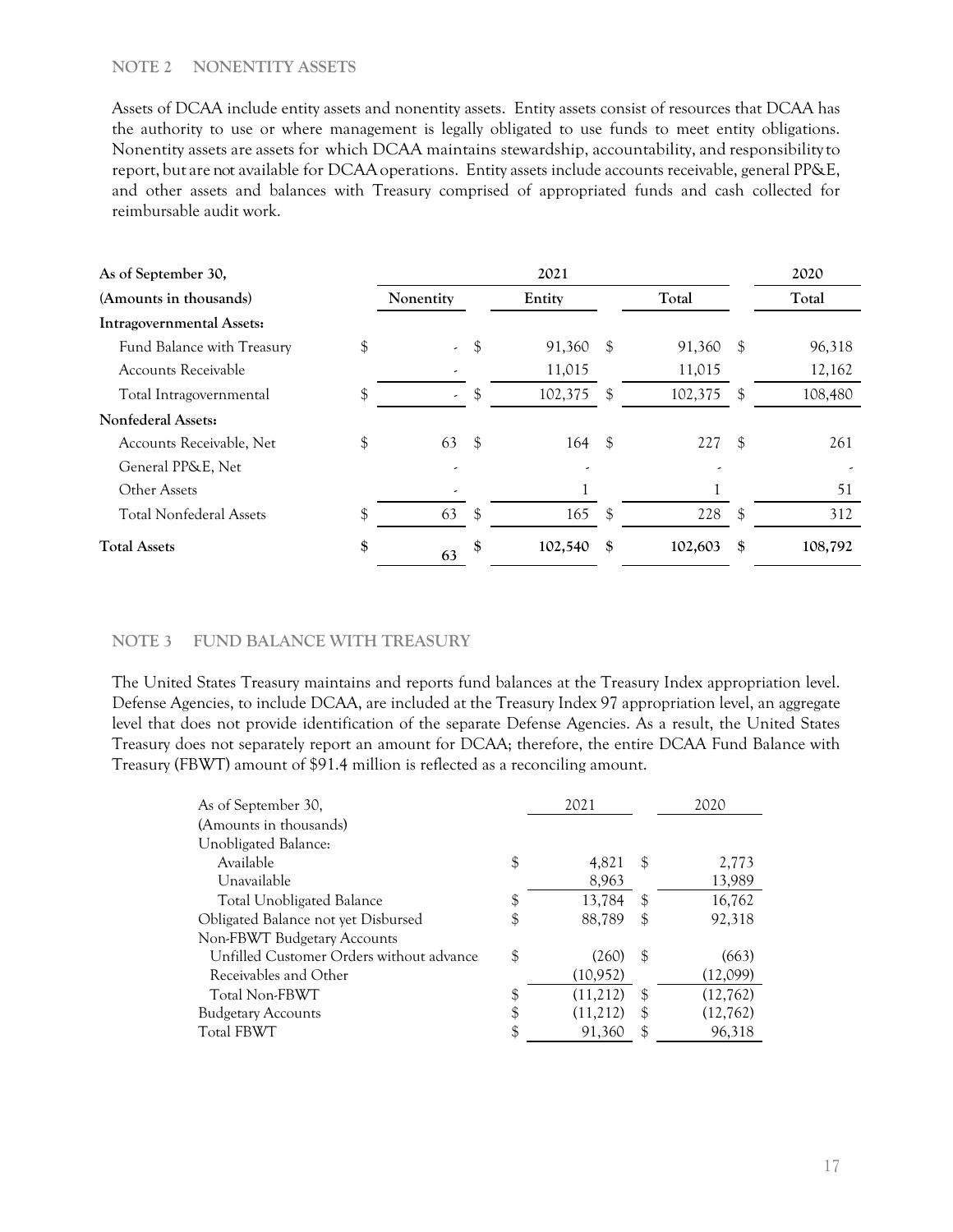#### **Relevant Information**

The Status of FBWT reflects the budgetary resources to support the FBWT.

Unobligated Balance represents the cumulative amount of budgetary authority that has not been set aside to cover outstanding obligations. Unobligated Balance is classified as available or unavailable and is associated with appropriations expiring at fiscal year-end that remain available only for obligation adjustments until the account is closed.

Obligated Balance not yet disbursed represents funds that have been obligated for goods and services not received and those received but not paid.

Non-budgetary FBWT includes accounts that do not have budgetary authority, such as unavailable receipt accounts or clearing accounts.

Non-FBWT Budgetary Accounts represent adjustments to budgetary accounts that do not affect FBWT, such as accounts receivable and unfilled orders without advance from customers. This category reduces the Status of FBWT. The amount shown as Non-FBWT Budgetary Accounts on the chart above, \$11.2 million, represents intragovernmental receivables as of September 30, 2021.

#### **NOTE 4 CASH AND MONETARY ASSETS**

Though required under DoD 7000.14-R Financial Management Regulation Volume 6B, Chapter 10**. t**his note is not applicable to DCAA's financial statements.

### **NOTE 5 INVESTMENTS AND RELATED INTEREST**

Though required under DoD 7000.14-R Financial Management Regulation Volume 6B, Chapter 10**. t**his note is not applicable to DCAA's financial statements.

#### **NOTE 6 ACCOUNTS RECEIVABLE, NET**

| As of September 30,                                                   |  | 2021                   |      |                                              |      |                                             |  | 2020                                 |  |
|-----------------------------------------------------------------------|--|------------------------|------|----------------------------------------------|------|---------------------------------------------|--|--------------------------------------|--|
| (Amounts in thousands)                                                |  | Gross<br>Amount<br>Due |      | Allowance for<br>Estimated<br>Uncollectibles |      | <b>Accounts</b><br>Receivable<br><b>Net</b> |  | <b>Accounts</b><br>Receivable<br>Net |  |
| Intragovernmental Receivables<br>Nonfederal Receivables (From Public) |  | 11,015<br>227          | - \$ | N/A<br>$\overline{\phantom{a}}$              | - \$ | 11.015<br>227                               |  | 12,162<br>261                        |  |
| <b>Total Accounts Receivable</b>                                      |  | 11,242                 |      | $\overline{\phantom{a}}$                     | -S   | 11.242                                      |  | 12,423                               |  |

**Relevant Information**

Intragovernmental receivables represent those receivables between DCAA and other federal agencies. DCAA performs, on a reimbursable basis, contract audit services for most of the other Federal Agencies, currently about 40 entities. The category. non-federal accounts receivable, consists of employee debts generating from their election to have their portion of Federal Employment Health Benefits paid by DCAA while in a leave without pay status. It may include debts that are delinquent. The Defense Finance and Accounting Service is performing ongoing research to reconcile repayments with outstanding balances. Once the delinquent debt is identified, it is aged, and collection procedures are initiated. Resolution action on all delinquent accounts receivable is an ongoing process.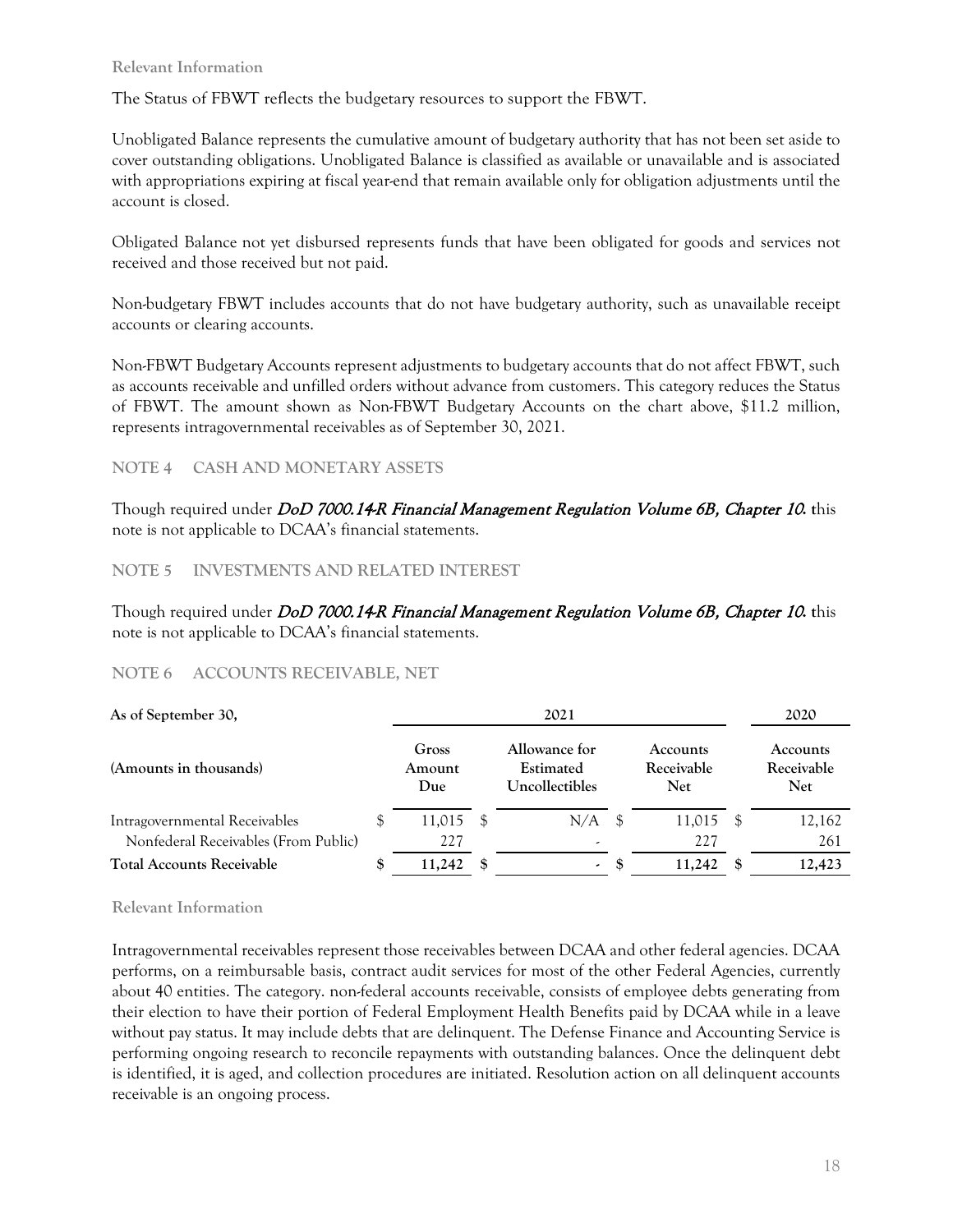Though required under DoD 7000.14-R Financial Management Regulation Volume 6B, Chapter 10, **t**his note is not applicable to DCAA's financial statements.

**NOTE 8 INVENTORY AND RELATED PROPERTY, NET**

Though required under DoD 7000.14-R Financial Management Regulation Volume 6B, Chapter 10, **t**his note is not applicable to DCAA's financial statements.

**NOTE 9 GENERAL PROPERTY, PLANT, AND EQUIPMENT NET**

Though required under DoD 7000.14-R Financial Management Regulation Volume 6B, Chapter 10, **t**his note is not applicable to DCAA's financial statements.

#### **NOTE 10 OTHER ASSETS**

| As of September 30,                           | 2021 | 2020 |
|-----------------------------------------------|------|------|
| (Amounts in thousands)                        |      |      |
| Non-federal Other Assets                      |      |      |
| Advances and Prepayments                      |      | 51   |
| Less: "Outstanding Contract Financing         |      |      |
| Payments" and "Advance and Prepayments"       |      | (51) |
| totaled and presented on the Balance Sheet as |      |      |
| "Advances and Prepayments"                    |      |      |
| <b>Total Other Assets</b>                     | \$   |      |

**NOTE 11 LIABILITIES NOT COVERED BY BUDGETARY RESOURCES**

Liabilities covered by budgetary resources are liabilities incurred by the reporting entity, which are covered by realized budget resources as of the balance sheet date. Budgetary resources encompass not only new budget authority but also other resources available to cover liabilities for specified purposes in a given year. Available budgetary resources include: (1) new budget authority, (2) spending authority from offsetting collections (credited to an appropriation or fund account), (3) recoveries of unexpired budget authority through downward adjustments of prior year obligations, (4) unobligated balances of budgetary resources at the beginning of the year or net transfers of prior year balances during the year, and (5) permanent indefinite appropriations or borrowing authority, which have been enacted and signed into law as of the balance sheet date, provided that the resources may be apportioned by the Office of Management and Budget without further action by the Congress or without a contingency first having to be met.

Liabilities not covered by budgetary resources are liabilities for which congressional action is needed before budgetary resources can be provided.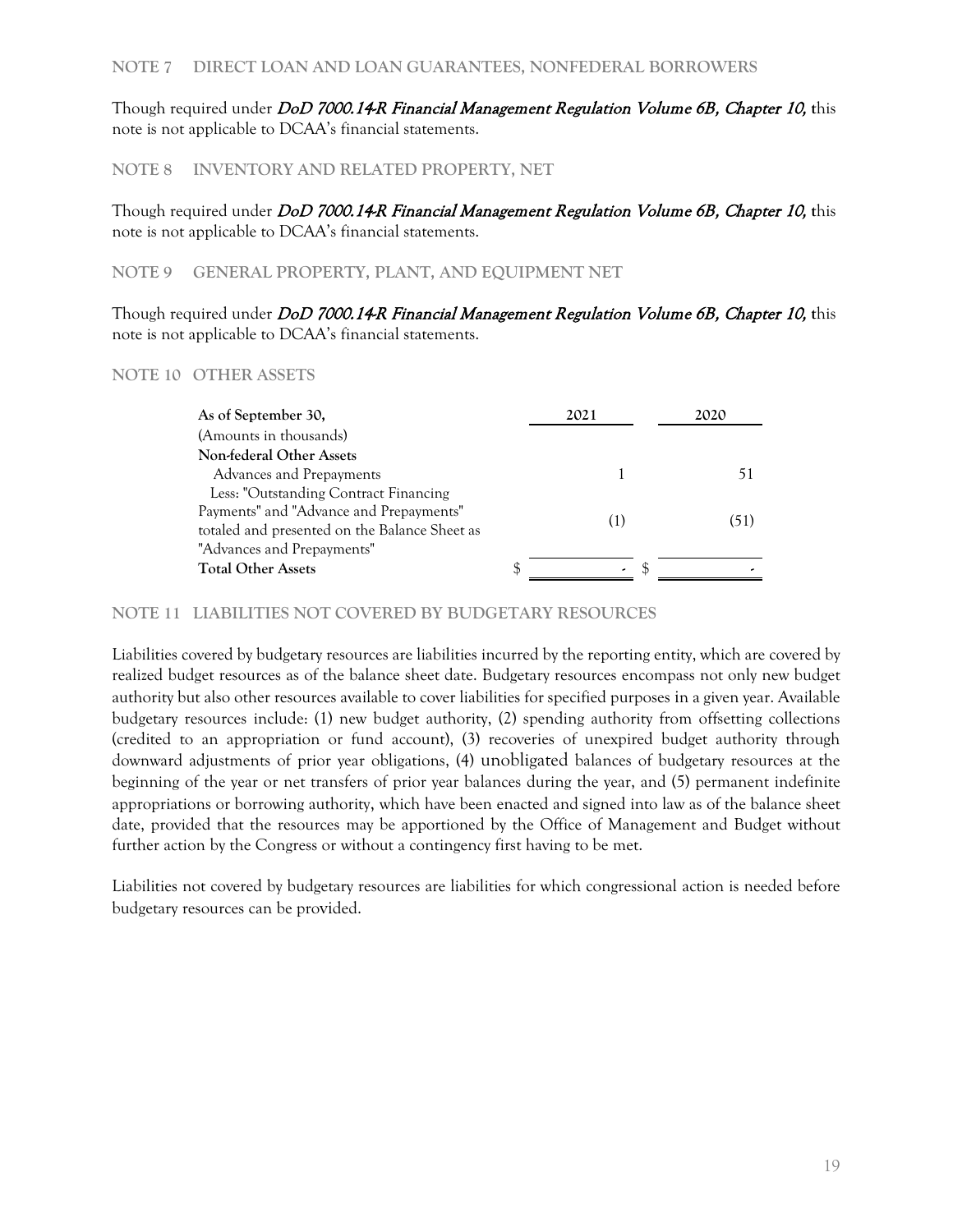| As of September 30,                 |                                             |               | 2021                                     |      |        |     | 2020    |
|-------------------------------------|---------------------------------------------|---------------|------------------------------------------|------|--------|-----|---------|
| (Amounts in thousands)              | Covered by<br><b>Budgetary</b><br>Resources |               | Not Covered<br>by Budgetary<br>Resources |      | Total  |     | Total   |
| Intragovernmental Liabilities       |                                             |               |                                          |      |        |     |         |
| Other                               | \$<br>$\sigma_{\rm{max}}$                   | $\sqrt{2}$    | 4,043                                    | \$   | 4,043  | \$. | 5,483   |
| Total Intragovernmental Liabilities | \$<br>¥.                                    | $\mathcal{S}$ | 4,043                                    | \$.  | 4,043  | \$. | 5,483   |
| Nonfederal Liabilities              |                                             |               |                                          |      |        |     |         |
| Accounts Payable                    |                                             | $-$ \$        | 1588                                     | - \$ | 1,588  | -\$ | 1,588   |
| Other Federal                       |                                             |               |                                          |      |        |     |         |
| <b>Employment Benefits</b>          |                                             |               | 62,755                                   |      | 62,755 |     | 67,912  |
| Other Liabilities                   | 28,542                                      |               |                                          |      | 28,542 |     | 33,219  |
| Total Nonfederal Liabilities        | 28,542                                      |               | 64,343                                   |      | 92,885 |     | 102,719 |
| <b>Total Liabilities</b>            | \$<br>28,542                                | - \$          | 68,386                                   |      | 96,928 | \$  | 108,202 |

Intragovernmental Liabilities - Other: DCAA reported \$4.0 million in intragovernmental liabilities not covered by budgetary resources as of September 30, 2021. This is the unfunded portion of the Federal Employee's Compensation Act liability.

Nonfederal Liabilities - Other Liabilities: DCAA reported \$28.5 million in nonfederal other liabilities not covered by budgetary resources. This is the unfunded liability for annual leave, compensatory time, and credit hours earned but not taken as of September 30, 2021. These liabilities are related to a future event and therefore, are not covered by budgetary resources.

Military Retirement and Other Federal Employment Benefits: DCAA reported \$50.3 million not covered by budgetary resources. These are comprised of various employee actuarial liabilities not due and payable during the current fiscal year. Refer to Note 13, Military Retirement and Other Federal Employment Benefits, for additional details and disclosures.

#### **NOTE 12 DEBT**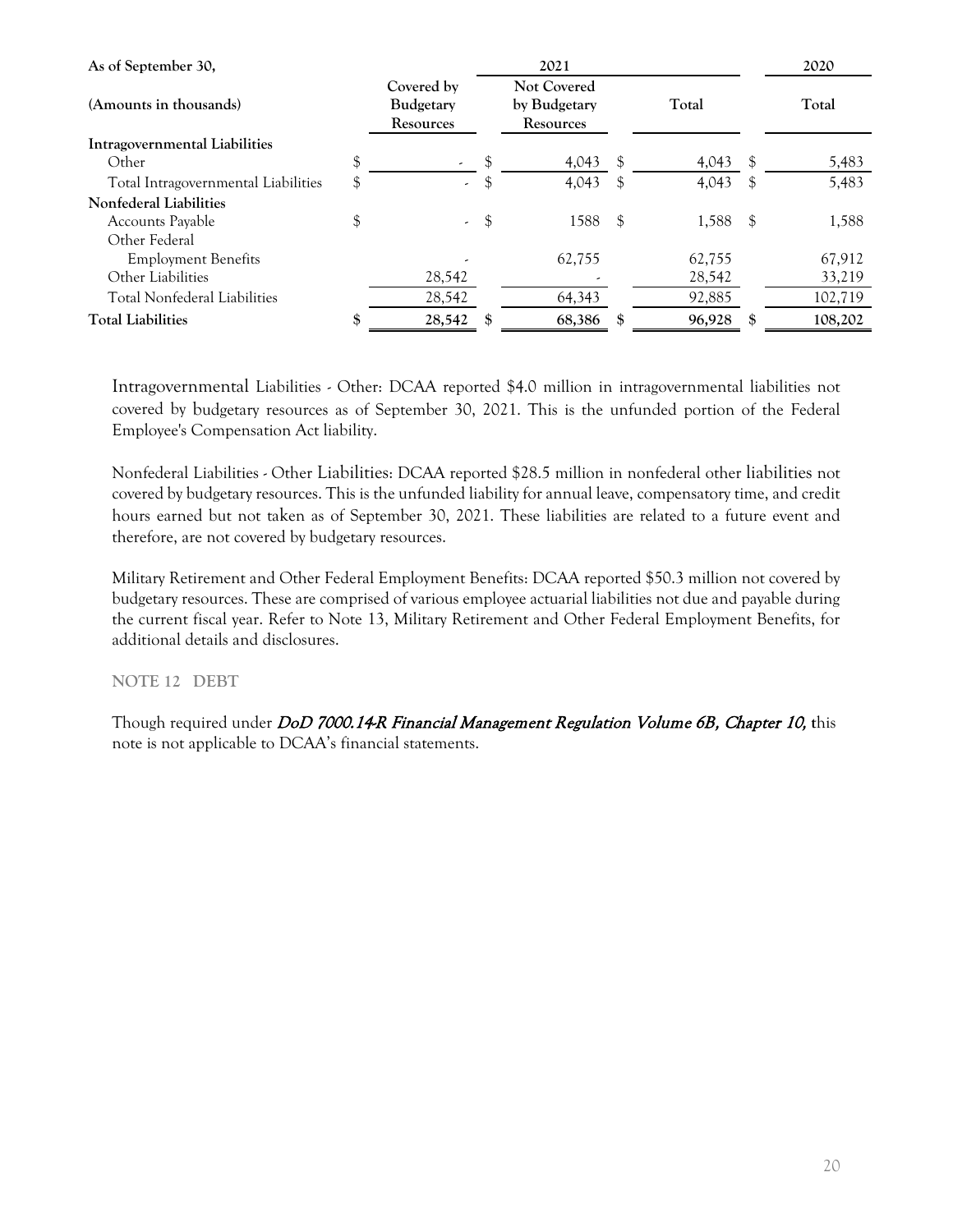#### **NOTE 13 MILITARY RETIREMENT AND OTHER FEDERAL EMPLOYMENT BENEFITS**

| As of September 30,                                                                                              |              |      | 2021                                          |        |                       |     | 2020   |
|------------------------------------------------------------------------------------------------------------------|--------------|------|-----------------------------------------------|--------|-----------------------|-----|--------|
| (Amounts in thousands)                                                                                           | Liabilities  |      | <b>Assets</b><br>Available to<br>Pay Benefits |        | Unfunded<br>Liability |     | Total  |
| <b>Other Benefits</b>                                                                                            |              |      |                                               |        |                       |     |        |
| <b>FECA</b>                                                                                                      | \$<br>20,420 | - \$ |                                               | $-$ \$ | 20,420                | \$  | 23,679 |
| Other                                                                                                            | 50,258       |      | (7,923)                                       |        | 42,335                |     | 44,232 |
| <b>Total Other Benefits</b>                                                                                      | 70,678       |      | (7,923)                                       |        | 62,755                |     | 67,911 |
| <b>Federal Employee and Veteran Benefits</b><br>Payable (presented separately on Balance<br>Sheet)               |              |      |                                               |        |                       |     |        |
| Other benefit-related payables included in<br>Intragovernmental Other Liabilities on the<br><b>Balance Sheet</b> | 9,411        |      | (5,383)                                       |        | 4,028                 |     | 5,483  |
| Total Federal Employee and Veteran<br><b>Benefits Payable</b>                                                    | \$<br>80,089 | -\$  | (13,306)                                      | \$     | 66,783                | -\$ | 73,394 |

Federal Employee's Compensation

The actuarial liability for workers' compensation benefits is developed by the Department of Labor (DOL) and is provided to the Department of Defense at the end of each fiscal year. The liability includes the expected liability for death, disability, medical, and miscellaneous costs for approved compensation cases. DOL selected the Cost-of-living adjustments (COLAs) factors, Consumer price index-medical (CPIM) factors, and discount rate by averaging the COLA rates, CPIM rates, and interest rates for the current and prior four years for FY 2021 and FY 2020, respectively, using averaging renders estimates that reflect historical trends over five years. DOL selected the interest rate assumptions whereby projected annual payments were discounted to present value based on interest rate assumptions on the U.S. Department of the Treasury's Yield Curve for Treasury Nominal Coupon Issues (the TNC Yield Curve) to reflect the average duration of Income payments and medical payments. Discount rates were based on averaging the TNC Yield Curves for the current and prior four years for FY 2021 and FY 2020, respectively. Interest rate assumptions utilized for FY 2021 discounting were as follows:

#### Discount Rates

| For wage benefits:    | Year 1+ 4.223% |
|-----------------------|----------------|
| For medical benefits: | Year 2+4.715%  |

To provide more specifically for the effects of inflation on the liability for future workers' compensation benefits, wage inflation factors, COLAs, and medical inflation factors {consumer price index-medical, or CPIMs) were applied to the calculation of projected future benefits. The actual rates for these factors for the chargeback year (CBY) 2021 were also used to adjust the methodology's historical payments to current year constant dollars. The compensation COLAS and CPIMs used in the projections for various CBY were as follows:

| <b>CBY</b> | COLA  | <b>CPIM</b> |
|------------|-------|-------------|
| 2021       | 1.85% | 3.05%       |
| 2022       | 2.12% | 3.09%       |
| 2023       | 2.17% | 3.47%       |
| 2024       | 2.21% | 3.88%       |

To test the reliability of the model, comparisons were made between projected payments in the last year to actual amounts, by agency. Changes in the liability from last year's analysis to this year's analysis were also examined by agency, with any significant differences by agency inspected in greater detail. The model has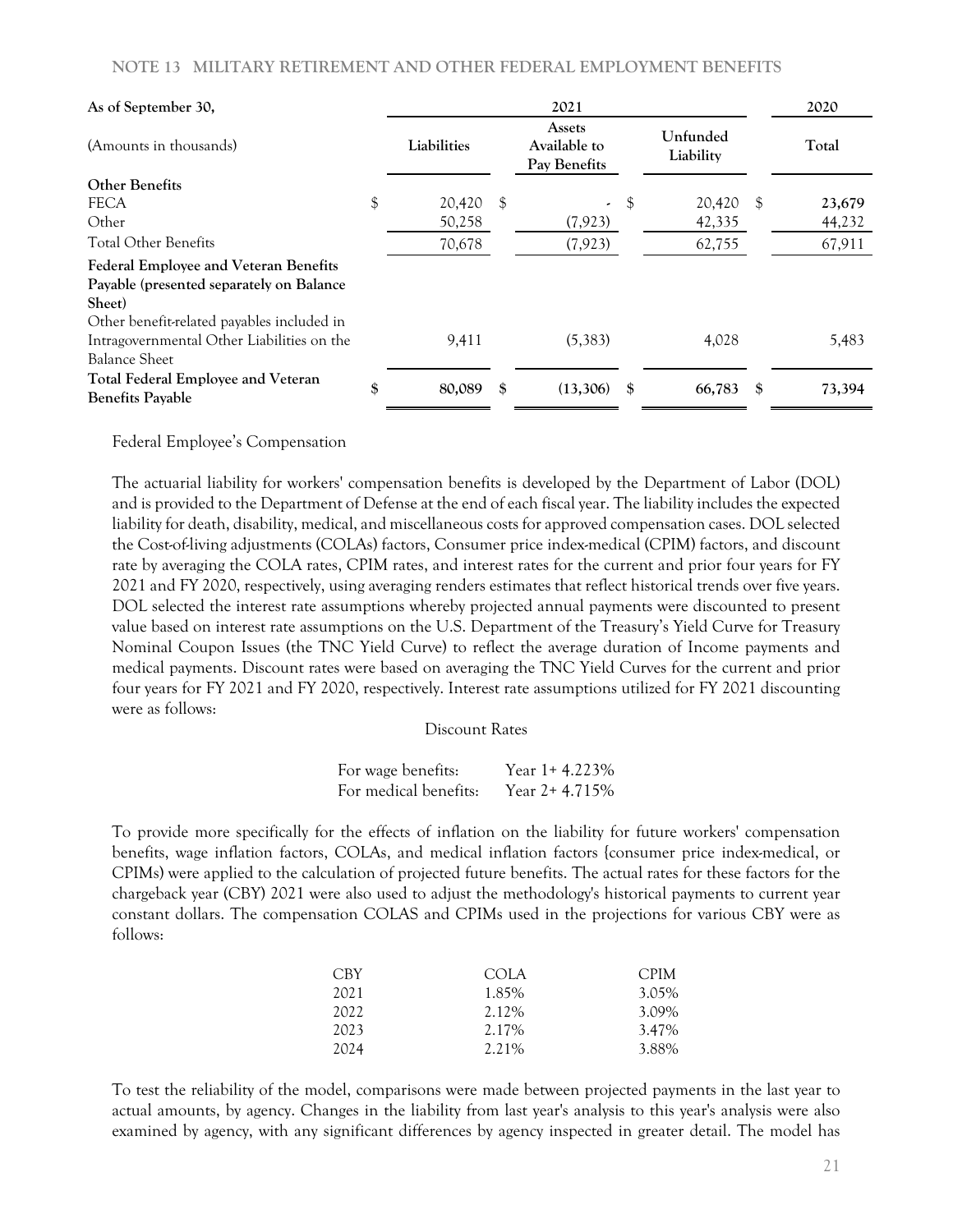been stable and has projected the actual payments by agency well. The estimated actuarial liability is updated only at the end of each fiscal year.

# Other Disclosures

Military retirement benefits and other employment-related actuarial liabilities - Other benefits: DCAA reported \$20.4 million in unfunded Actuarial FECA Liability as of September 30, 2021.

# **NOTE 14 ENVIRONMENTAL AND DISPOSAL LIABILITIES**

Though required under DoD 7000.14-R Financial Management Regulation Volume 6B, Chapter 10, **t**his note is not applicable to DCAA's financial statements.

# **NOTE 15 OTHER LIABILITIES**

| As of September 30,                                                                     |    | 2021                 |    |                          |                           |        |      | 2020   |
|-----------------------------------------------------------------------------------------|----|----------------------|----|--------------------------|---------------------------|--------|------|--------|
| (Amounts in thousands)                                                                  |    | Current<br>Liability |    | Noncurrent<br>Liability  |                           | Total  |      | Total  |
| Intragovernmental Assets:                                                               |    |                      |    |                          |                           |        |      |        |
| Liabilities for Non-entity Assets                                                       |    | 63                   | \$ |                          | $-$ \$                    | 63     | - \$ | 64     |
| Subtotal                                                                                |    | 63                   |    | $\overline{\phantom{a}}$ |                           | 63     |      | 64     |
| Other Liabilities reported on Note 13, Federal<br>Employee and Veteran Benefits Payable |    | 9,412                |    |                          |                           | 9,412  |      | 10,470 |
| Total Intragovernmental                                                                 |    | 9,475                |    | u,                       | \$                        | 9,475  |      | 10,534 |
| Other than Intragovernmental                                                            |    |                      |    |                          |                           |        |      |        |
| Accrued Funded Payroll and Benefits                                                     | \$ | $16,145$ \$          |    | $\sim$                   | \$                        | 16,145 | - \$ | 16,111 |
| Total Other than Intragovernmental                                                      |    | 16,145               |    | $\overline{\phantom{a}}$ | \$                        | 16,145 |      | 16,111 |
| <b>Total Other Liabilities</b>                                                          | \$ | 25,620               |    | ٠                        | $\boldsymbol{\mathsf{s}}$ | 25,620 |      | 26,645 |

Federal Employee's Compensation Act (FECA) Reimbursement to the Department of Labor represents liabilities due under the Federal Employee Compensation Act. Billed amounts payable in Fiscal Years 2019 (if applicable) and 2020 and unbilled amounts for both incurred and estimated accrual amounts are included. However, see Refer to Note 13, Military Retirement and Other Federal Employment Benefits, for the estimated FECA actuarial liability.

Custodial Liabilities represents liabilities for collections reported as non-exchange revenues where Defense Contract Audit Agency (DCAA) is acting on behalf of another Federal entity.

Employer Contributions and Payroll Taxes Payable represents the employer portion of payroll taxes and benefit contributions for health benefits, retirement, life insurance and voluntary separation incentive payments.

lntragovernmental Other Liabilities primarily consists of unemployment compensation liabilities. Office of Personnel Management (OPM) administers insurance benefit programs available for coverage to the DCAA's eligible civilian employees. These programs include life and health insurance, and employee participation is voluntary.

The life insurance program, Federal Employee Group Life Insurance (FEGLI) plan is a term life insurance benefit with varying amounts of coverage selected by the employee. The Federal Employees Health Benefits (FEHB) program is comprised of different types of health plans that are available to Federal employees for individual and family coverage for healthcare. OPM, as the administrating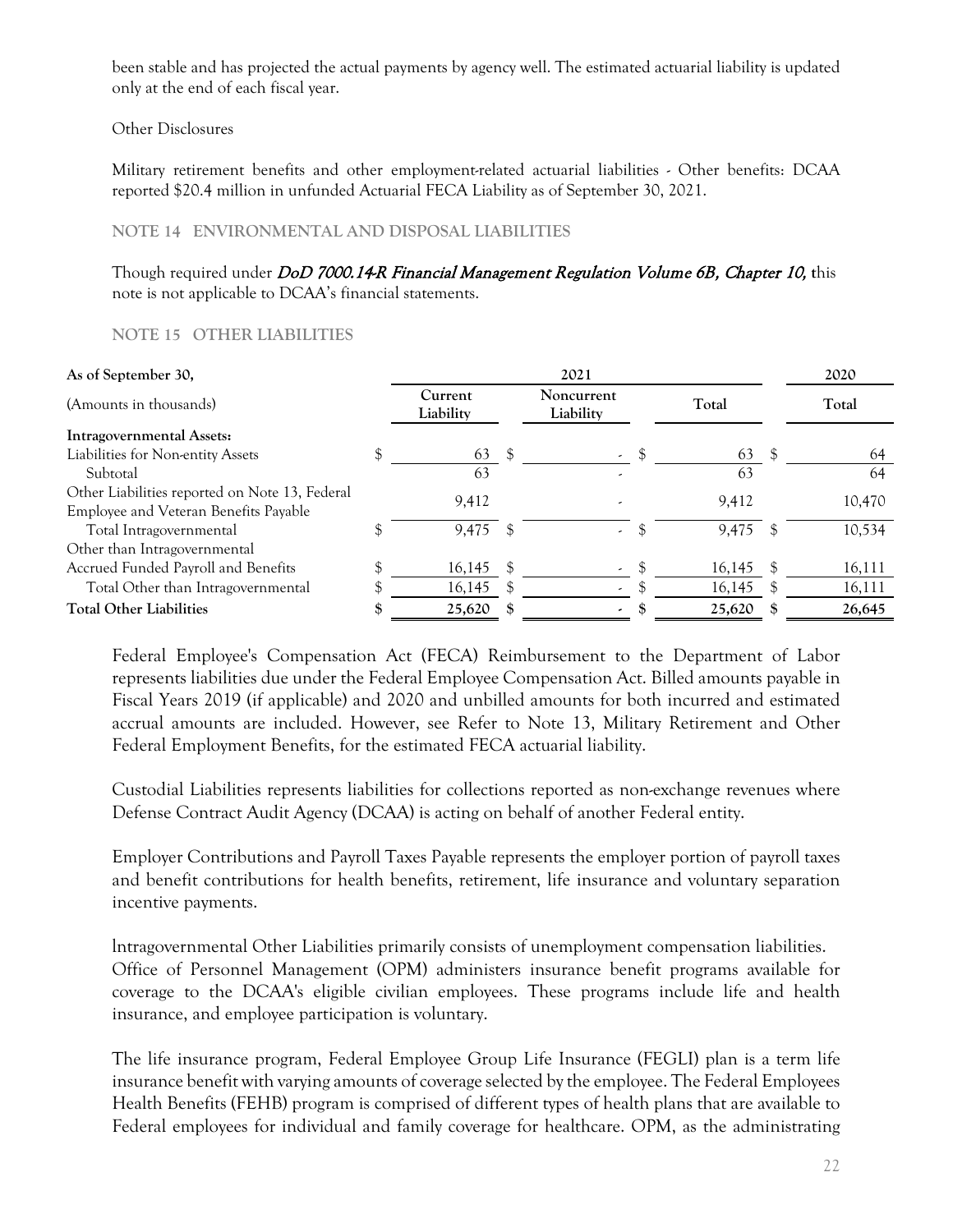agency, establishes the types of insurance, options for coverage, the premium amounts to be paid by the employees and the amount of benefit received. The DCAA has no role in negotiating these insurance contracts and incurs no liabilities directly to the insurance companies. Employee payroll withholding related to the insurance and employer contributions are submitted to OPM. Additional information may be found on OPM's website.

**NOTE 16 LEASES**

**Capital Lease Liability**

DCAA utilizes General Service Administration (GSA) leased office space at various locations. These leases expire in various years. Minimum rental payments under operating leases having remaining terms in excess of one year as of September 30, 2021, for each of the next five years in aggregate are as follows (amounts in thousands):

| Year Ended September 30<br>(amounts in thousands) |    | Operating<br>Lease |  |  |  |  |
|---------------------------------------------------|----|--------------------|--|--|--|--|
|                                                   |    |                    |  |  |  |  |
| 2022                                              | \$ | 19,110             |  |  |  |  |
| 2023                                              |    | 18,760             |  |  |  |  |
| 2024                                              |    | 18,374             |  |  |  |  |
| 2025                                              |    | 17,972             |  |  |  |  |
| 2026                                              |    | 17,673             |  |  |  |  |
| 2027 and thereafter                               |    | 83,935             |  |  |  |  |
| <b>Total Minimum Lease Payments</b>               | \$ | 175,824            |  |  |  |  |

Amounts reported as of September 30, 2021, for operating lease future payments represent amounts gathered from lease occupancy agreements.

# **NOTE 17 COMMITMENT AND CONTINGENCIES**

Though required under DoD 7000.14-R Financial Management Regulation Volume 6B, Chapter 10, **t**his note is not applicable to DCAA's financial statements. DCAA has no Commitments or Contingencies for the period ending September 30, 2021.

# **NOTE 18 FUNDS FROM DEDEICATED COLLECTIONS**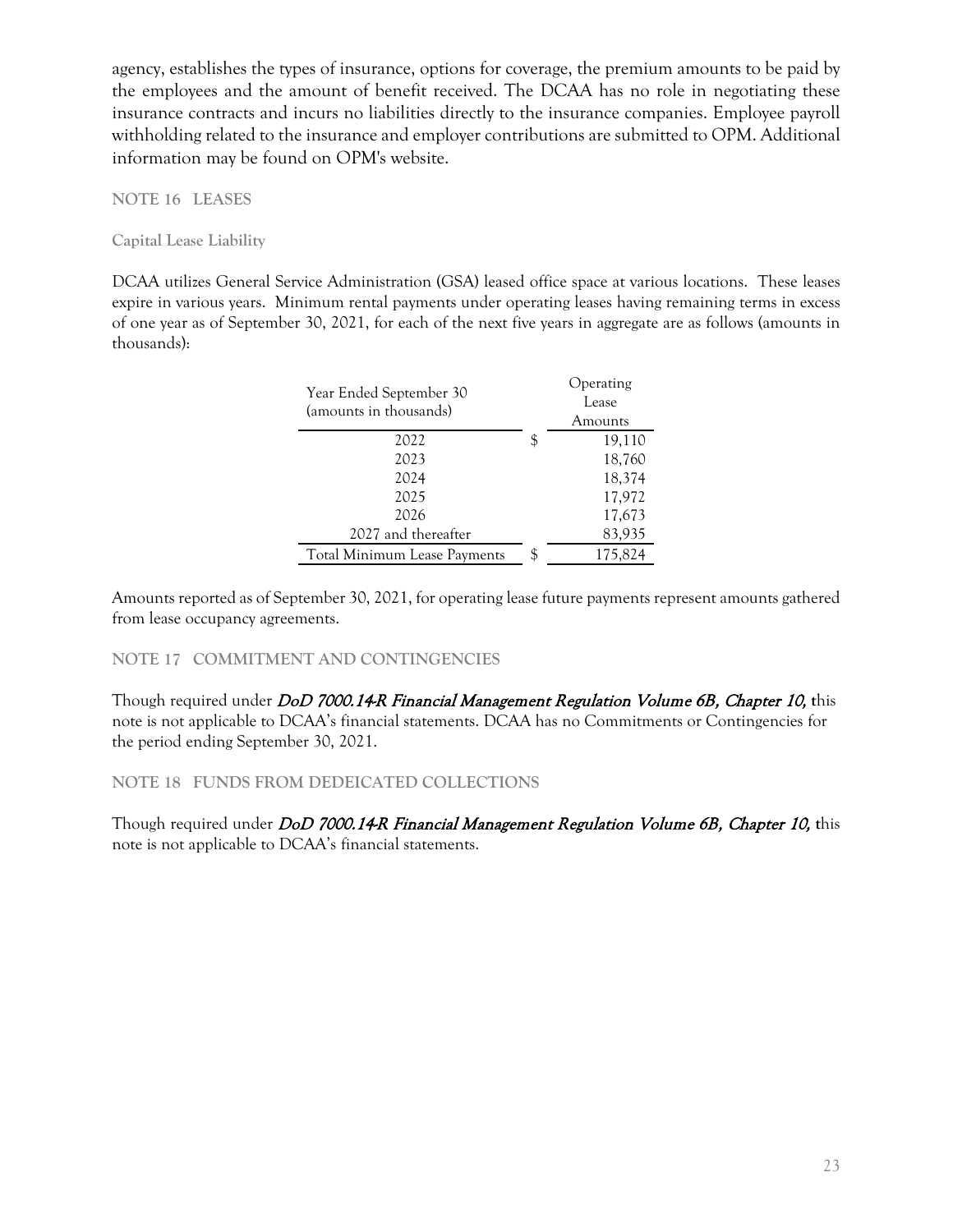#### **NOTE 19 GENERAL DISCLOSURES RELATED TO THE STATEMENT OF NET COST**

| As of September 30,    |  | 2021     | 2020     |
|------------------------|--|----------|----------|
| (Amounts in thousands) |  |          |          |
| Gross Costs            |  | 667.844  | 686,246  |
| Less: Earned Revenue   |  | (41.131) | (39.430) |
| <b>Total Net Cost</b>  |  | 626.712  | 646.816  |

The Statement of Net Cost (SNC) represents the net cost of programs and organizations of the Federal Government supported by appropriations or other means. The intent of the SNC is to provide gross and net cost information related to the amount of output or outcome for a given program or organization administered by a responsible reporting entity. The DoD's current processes and systems do not capture, and report accumulated costs for major programs based upon the performance measures as required by the Government Performance and Results Act. The DoD is in the process of reviewing available data and developing a cost reporting methodology as required in the Statement of Federal Financial Accounting Standards (SFFAS) No. 4, "Managerial Cost Accounting Concepts and Standards for the Federal Government," as amended by SFFAS No. 30, "Inter-entity Cost Implementation."

Statements of Net Cost presents the annual costs of operating programs. The net cost of each specific program operation equals the program's gross costs less any earned revenue. Gross amount is comprised of personnel payroll, personnel benefits, purchase goods and services, and FECA tax.

Earned revenue are exchange transactions made between DCAA and a nonfederal entity. DCAA is able to compare its revenues with the corresponding balances of its intragovernmental trading partners. The amounts presented in the Consolidated Statement of Net Cost are based on budgetary obligations, accruals, and collection and disbursement transactions.

**NOTE 20 DISCLOSURES RELATED TO THE STATEMENT OF CHANGES IN NET POSITION**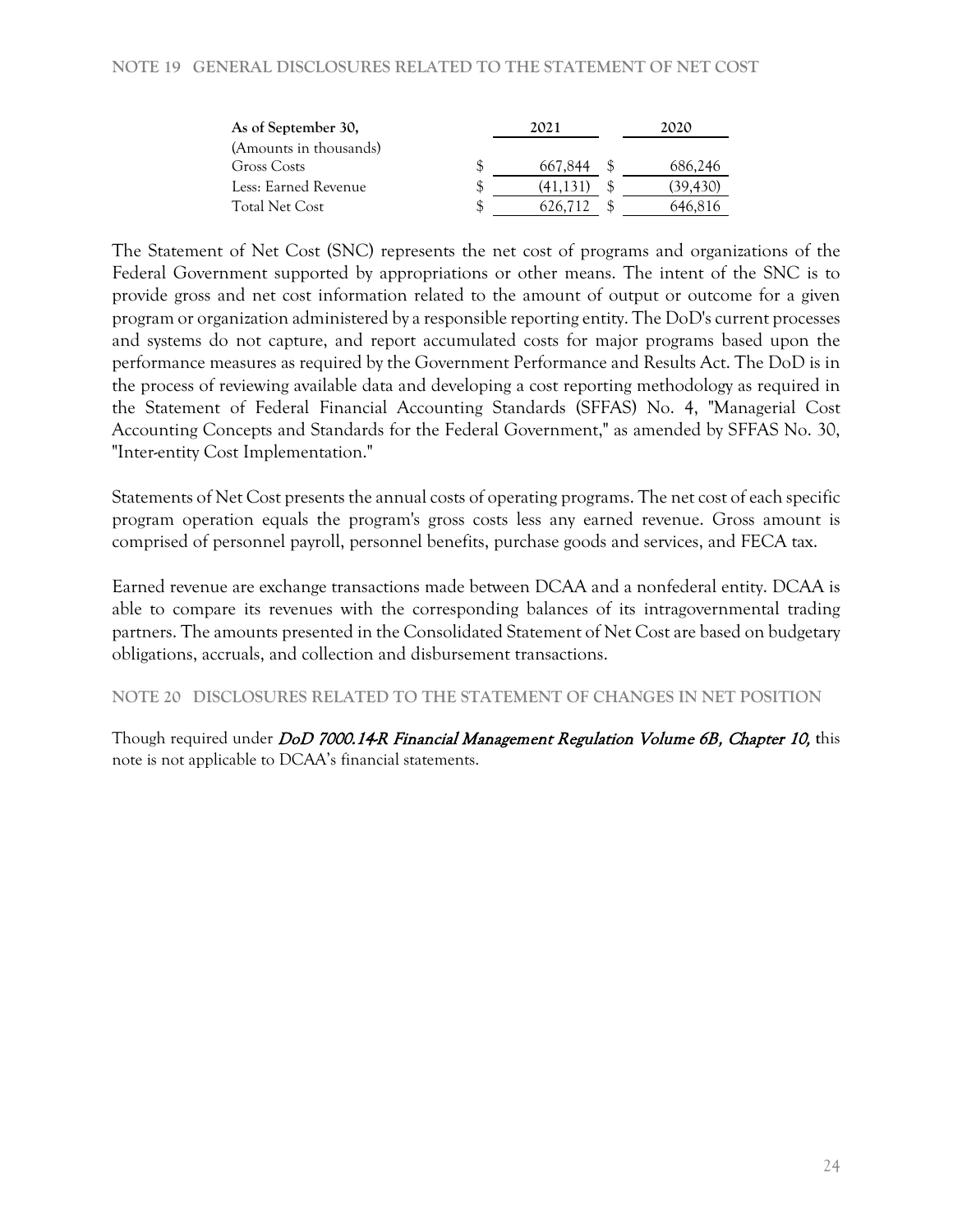The Statement of Budgetary Resources provides information about how budgetary resources were made available as well as their status at the end of the period. It is the only financial statement exclusively derived from the entity's budgetary general ledger in accordance with budgetary accounting rules that are incorporated into U.S. generally accepted accounting principles for the Federal Government.

| As of September 30,                                                                    |     | 2021   | 2020 |        |
|----------------------------------------------------------------------------------------|-----|--------|------|--------|
| (Amounts in thousands)                                                                 |     |        |      |        |
| Budgetary Resources Obligated for Undelivered Orders                                   |     |        |      |        |
| Intragovernmental:                                                                     |     |        |      |        |
| Unpaid                                                                                 | \$  | 8,256  | - \$ | 9,242  |
| Total Intragovernmental                                                                | \$. | 8,256  | - \$ | 9,242  |
| Non-Federal                                                                            |     |        |      |        |
| Unpaid                                                                                 | \$  | 52.054 | - \$ | 49,920 |
| Prepaid/Advanced                                                                       |     |        |      | 51     |
| Total Resources used to finance activities                                             | \$  | 52,055 | -\$  | 49,971 |
| Total Budgetary Resources Obligated for Undelivered<br>Orders at the End of the Period | \$  | 60.311 | - \$ | 59,213 |

The Statement of Budgetary Resources is prepared at the DoD Component level and is a summarization of the individual appropriation account level SF 133s.

### Other disclosures

Intra-entity transactions have not been eliminated because the statements are presented as combined.

# **NOTE 22 DISCLOSURES RELATED TO INCIDENTAL CUSTODIAL COLLECTIONS**

Though required under DoD 7000.14-R Financial Management Regulation Volume 6B, Chapter 10, **t**his note is not applicable to DCAA's financial statements.

#### **NOTE 23 FIDUCIARY ACTIVITIES**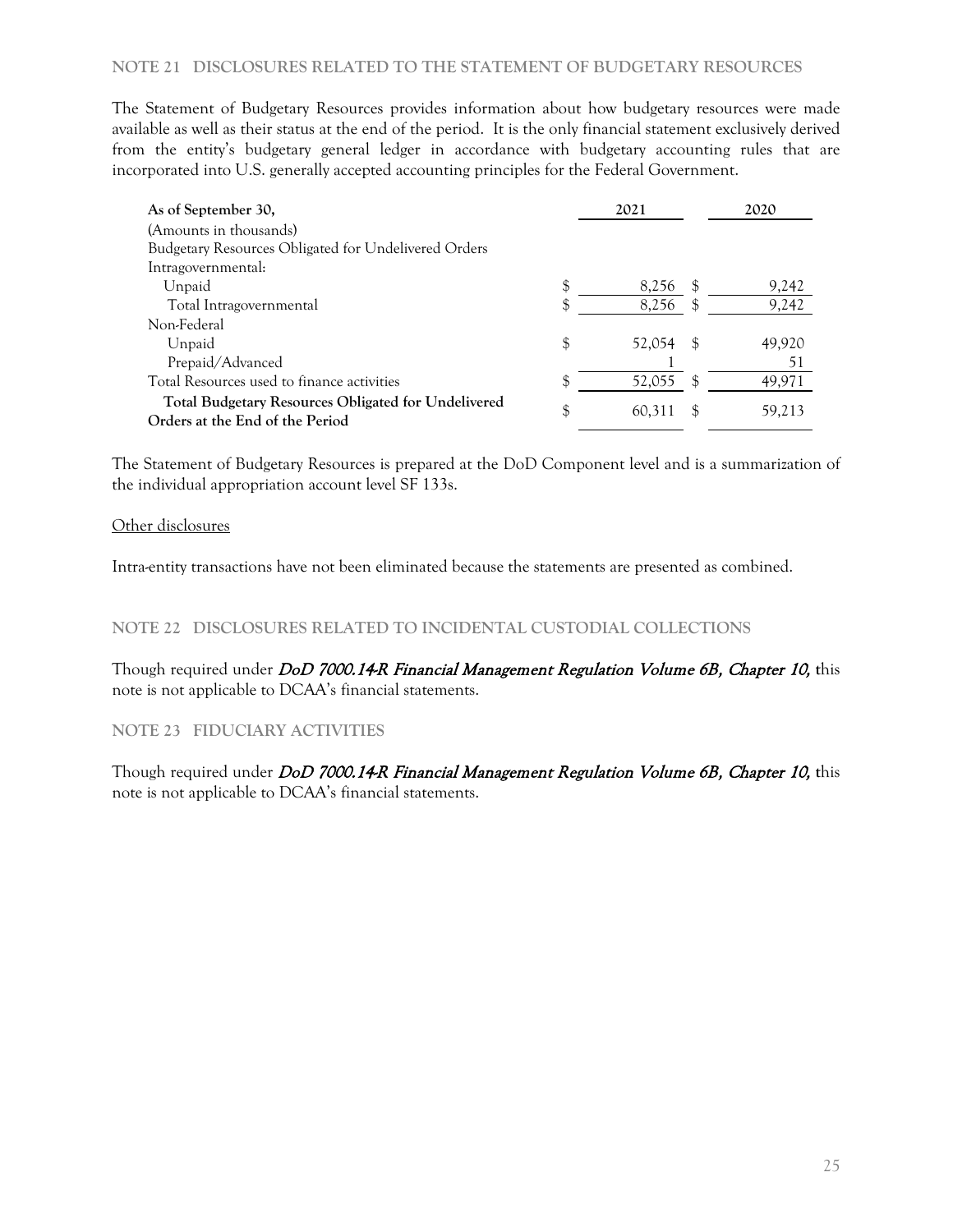### **NOTE 24 RECONCILIATION OF NET COST TO NET OUTLAYS**

| As of September 30,                                   |               |                        |               | 2021               |                |           |                | 2020      |
|-------------------------------------------------------|---------------|------------------------|---------------|--------------------|----------------|-----------|----------------|-----------|
| (Amounts in thousands)                                |               | Intra-<br>governmental |               | With the<br>public |                | Total     |                | Total     |
| Net Cost of Operations                                | \$            | 121,781                | $\mathcal{L}$ | 504,932            | \$             | 626,713   | $\mathfrak{F}$ | 646,816   |
| Component of Net Cost That are Not                    |               |                        |               |                    |                |           |                |           |
| Part of Net Outlays:                                  |               |                        |               |                    |                |           |                |           |
| Property, plant, and equipment                        |               |                        |               |                    |                |           |                |           |
| depreciation                                          |               |                        |               |                    |                |           |                |           |
| Increase/(decrease) in assets:                        |               |                        |               |                    |                |           |                |           |
| Accounts Receivable                                   | \$            | (1, 148)               | \$            | (34)               | $\mathfrak{F}$ | (1, 182)  | $\mathfrak{F}$ | 6,565     |
| Other Assets                                          |               |                        |               | (51)               |                | (51)      |                | (3)       |
| (Increase)/decrease in assets:                        |               |                        |               |                    |                |           |                |           |
| Accounts payable                                      |               | 2,701                  |               | 3,932              |                | 6,633     |                | (3,106)   |
| Federal employee and veteran benefits                 |               |                        |               | 4,675              |                | 4,675     |                | (6,058)   |
| payable                                               |               |                        |               |                    |                |           |                |           |
| Other liabilities                                     |               |                        |               | (35)               |                | (35)      |                | (2,371)   |
| Other financing sources:                              |               |                        |               |                    |                |           |                |           |
| Imputed cost                                          |               | (30,968)               |               |                    |                | (30, 968) |                | (29, 207) |
| <b>Total Components of Net Cost That</b>              | $\frac{1}{2}$ | (29, 415)              | \$            | 8,487              | \$             | (20, 928) | $\mathbb{S}$   | (34,180)  |
| Are Not Part of Net Outlays                           |               |                        |               |                    |                |           |                |           |
| Miscellaneous Reconciling Items                       |               |                        |               |                    |                |           |                |           |
| Other                                                 | \$            | (216)                  | \$            |                    | \$             | (216)     | \$             |           |
| <b>Total Other Reconciling Items</b>                  |               | (216)                  | \$            |                    |                | (216)     | \$             |           |
| <b>Net Outlays</b>                                    |               | 92,150                 | \$            | 513,419            | \$             | 605,569   | \$             | 612,636   |
| Agency Outlays, Net, Statement of Budgetary Resources |               |                        |               |                    |                |           | \$             | 605,571   |
| <b>Unreconciled Difference</b>                        |               |                        |               |                    |                |           | \$             | (2)       |

#### **NOTE 25 PUBLIC-PRIVATE PARTNERSHIPS**

Though required under DoD 7000.14-R Financial Management Regulation Volume 6B, Chapter 10, **t**his note is not applicable to DCAA's financial statements.

**NOTE 26 DISCLOSURE OF ENTITIES AND RELATED PARTIES**

Though required under DoD 7000.14-R Financial Management Regulation Volume 6B, Chapter 10, **t**his note is not applicable to DCAA's financial statements.

**NOTE 27 RECLASSIFICATION OF BALANCE SHEET, STATEMENT OF NET COST, AND STATEMENT OF CHANGES IN NET POSITION FOR COMPILATION IN THE U.S. GOVERNMENTWIDE FINANCIAL REPORT**